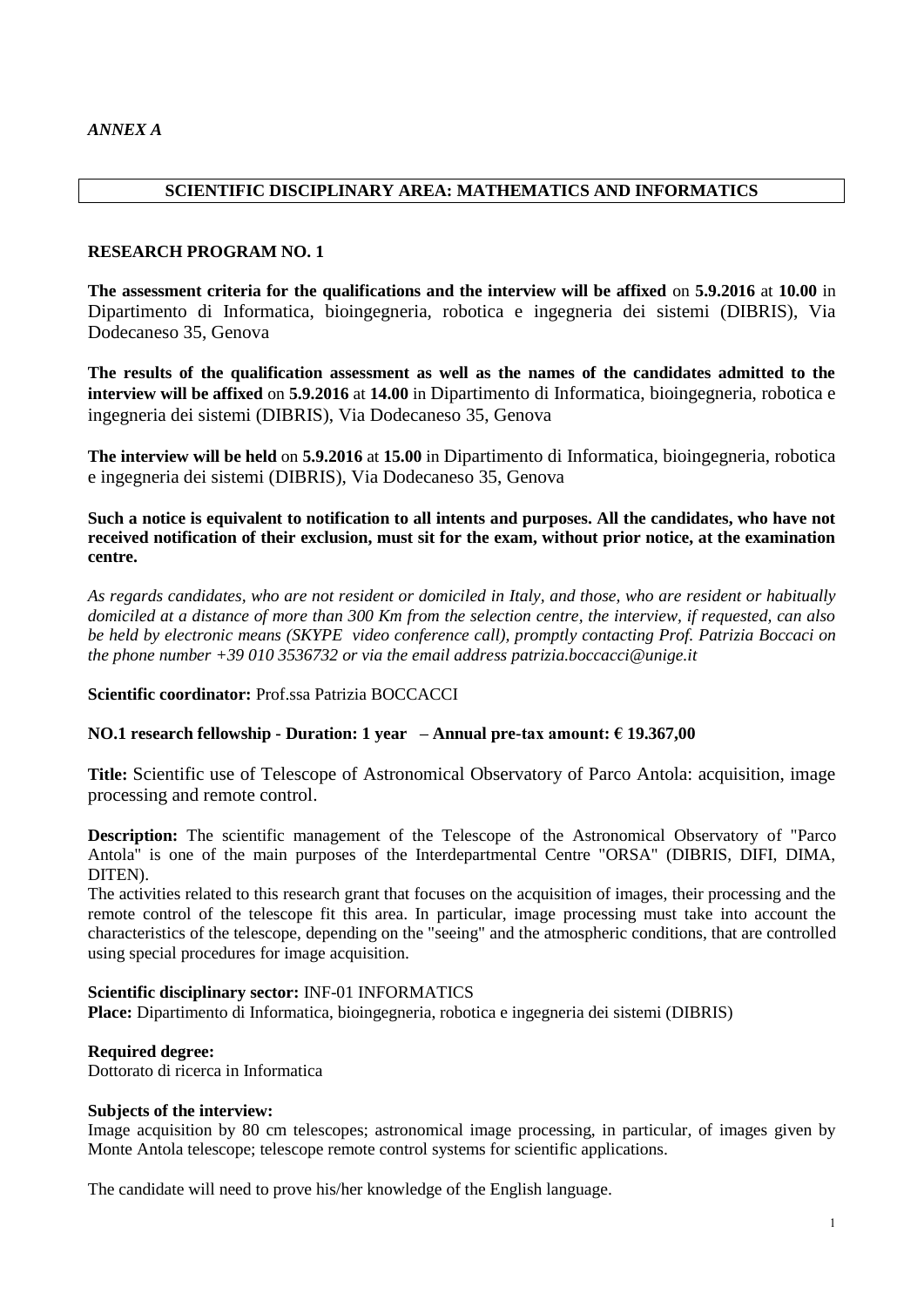# **SCIENTIFIC DISCIPLINARY AREA: PHYSICS**

#### **RESEARCH PROGRAM NO. 2**

**The assessment criteria for the qualifications and the interview will be affixed** on **14.7.2016** at **14.00** in Dipartimento di Fisica (DIFI), Via Dodecaneso 33, Genova

**The results of the qualification assessment as well as the names of the candidates admitted to the interview will be affixed** on **18.7.2016** at **14.00** in Dipartimento di Fisica (DIFI), Via Dodecaneso 33, Genova

**The interview will be held** on **21.7.2016** at **14.00** in Dipartimento di Fisica (DIFI), Via Dodecaneso 33, Genova

**Such a notice is equivalent to notification to all intents and purposes. All the candidates, who have not received notification of their exclusion, must sit for the exam, without prior notice, at the examination centre.**

*As regards candidates, who are not resident or domiciled in Italy, and those, who are resident or habitually domiciled at a distance of more than 300 Km from the selection centre, the interview, if requested, can also be held by electronic means (SKYPE video conference call), promptly contacting Prof. Giulia Rossi on the phone number +39 010 3536239 or via the email address rossig@fisica.unige.it*

#### **Scientific coordinator**: Prof.ssa Giulia ROSSI

#### **NO.1 research fellowship - Duration: 2 year – Annual pre-tax amount: € 27.133,00**

**Title:** Computational study of the molecular mechanisms of interaction between ligand-protected metal nanoparticles and model biological membranes.

**Description:** Metal nanoparticles (NP) play important roles in biomedical technologies as diagnostic or therapeutic devices. Even if ligand-protected NPs can nowadays be synthesized with many different functionalities, there is still poor understanding of the molecular processes that drive the interactions of NPs with cells. This project will addresses, by computational means, the understanding of the interactions between ligand-protected metal NPs and model cell membranes. The research activity will aim at rationalizing the interplay of NP size, composition and functionalization during the interaction with model biomembranes. Moreover, it will address the study of NP-protein interactions relevant to the formation of protein coronas around NPs dispersed in the serum.

#### **Scientific disciplinary sector:** FIS/03 PHYSICS OF MATTER

**Place:** Dipartimento di Fisica

#### **Required degree:**

Dottorato di ricerca in Fisica, Fisica applicata, Biofisica, Chimica, Bioinformatica, Ingegneria Biomedica e materie affini.

#### **Subjects of the interview:**

The interview will focus on the past research achievements of the candidates and on the verification of their expertise with respect to the project contents. Valuable competences include, for example, the familiarity with molecular simulation techniques and the knowledge of the systems of interest (metal nanoparticles, biological membranes, proteins…) from a physical, chemical and biological perspective.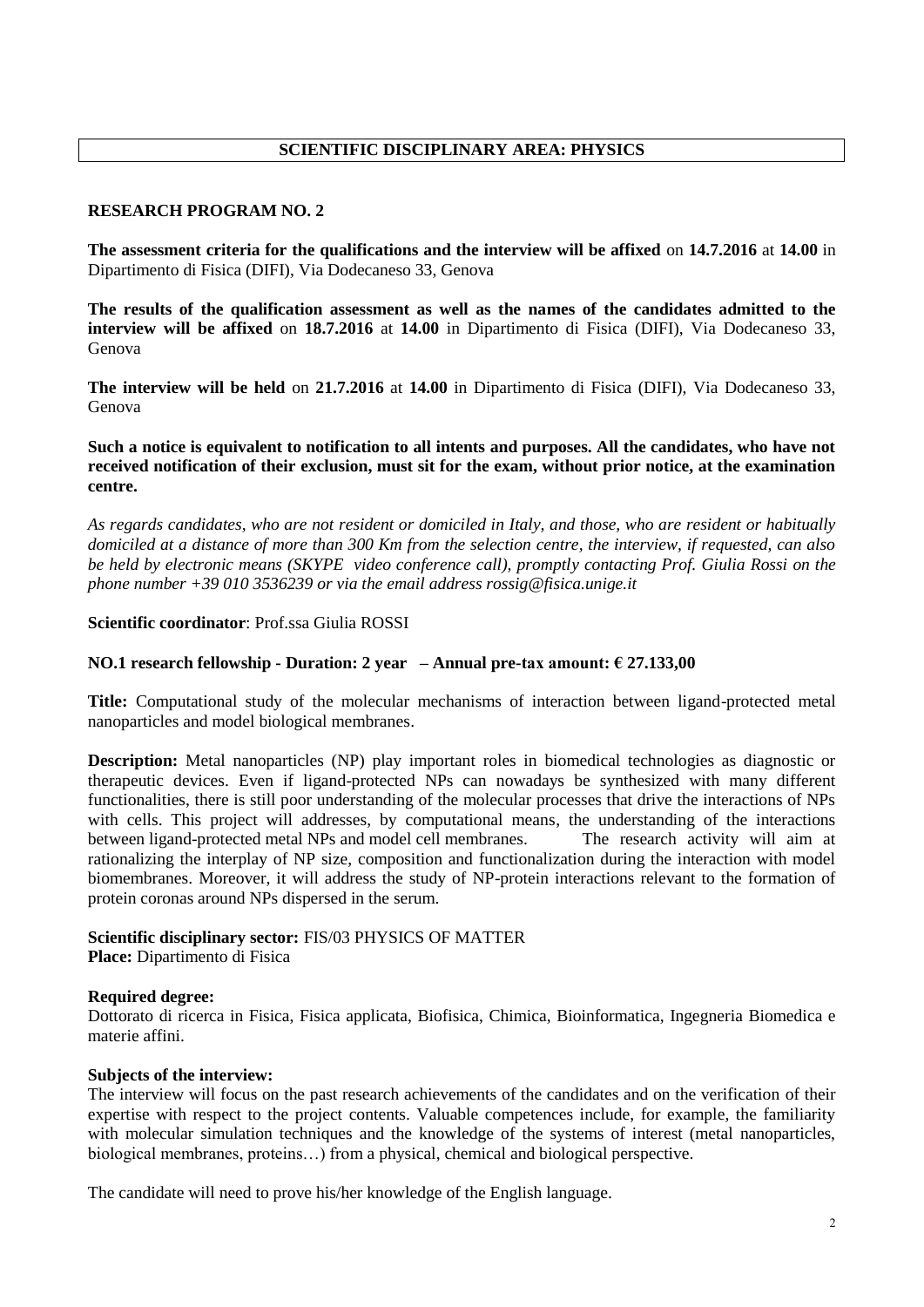# **SCIENTIFIC DISCIPLINARY AREA: CHEMISTRY**

# **RESEARCH PROGRAM NO. 3**

**The assessment criteria for the qualifications and the interview will be affixed** on **12.7.2016** at **12.00** in Dipartimento di Chimica e Chimica Industriale (DCCI), Via Dodecaneso, 31, Genova

**The results of the qualification assessment as well as the names of the candidates admitted to the interview will be affixed** on **14.7.2016** at **18.00** in Dipartimento di Chimica e Chimica Industriale (DCCI), Via Dodecaneso, 31, Genova

**The interview will be held** on **18.7.2016** at **10.00** in Dipartimento di Chimica e Chimica Industriale (DCCI), Via Dodecaneso, 31, Genova

**Such a notice is equivalent to notification to all intents and purposes. All the candidates, who have not received notification of their exclusion, must sit for the exam, without prior notice, at the examination centre.**

*As regards candidates, who are not resident or domiciled in Italy, and those, who are resident or habitually domiciled at a distance of more than 300 Km from the selection centre, the interview, if requested, can also be held by electronic means (SKYPE video conference call), promptly contacting Prof. Luca Banfi on the phone number +39 010 3536111 or via the email address banfi@chimica.unige.it*

#### **Scientific coordinator**: Prof. Luca BANFI

# **NO.1 research fellowship - Duration: 18 months – Annual pre-tax amount: € 19.367,00**

**Title:** Multicomponent synthesis of polyphenols based on natural fragments, as possible inhibitors of amyloid aggregation.

**Description:** Natural polyphenols are important substances found in various sources. The ability of some of them (resveratrol, curcumin, flavonoids) to inhibit amyloid aggregation was recently reported, suggesting a potential application in the prevention of the Alzheimer's disease. We plan to synthesize new artificial polyphenolic compounds from a series of simple phenolic compounds that can be extracted from natural sources or waste. They will be assembled, in a combinatorial manner, using multicomponent reactions. Finally, further rigidification (guided by computational modelling) will be attained through postcondensation cyclization steps, producing heterocyclic scaffolds. This collection will be tested by other group involved in the project, funded by Fondazione CARIPLO.

#### **Scientific disciplinary sector:** CHIM/06 ORGANIC CHEMISTRY

**Place:** Dipartimento di chimica e chimica industriale

#### **Required degree:**

Laurea V.O. in Chimica o in Chimica e Tecnologie Farmaceutiche o in Chimica e tecnologia farmaceutiche o in Chimica Industriale, o Laurea Specialistica della classe 14/S Farmacia e farmacia industriale o della classe 62/S Scienze chimiche o della classe 81/S Scienze e tecnologie della chimica industriale, o Laurea Magistrale della classe LM-13 Farmacia e farmacia industriale o della classe LM-54 Scienze chimiche, o della classe LM-71 Scienze e tecnologie della chimica industriale.

#### **Subjects of the interview:**

Organic synthesis, diversity-oriented synthesis, multicomponent reactons, drug discovery.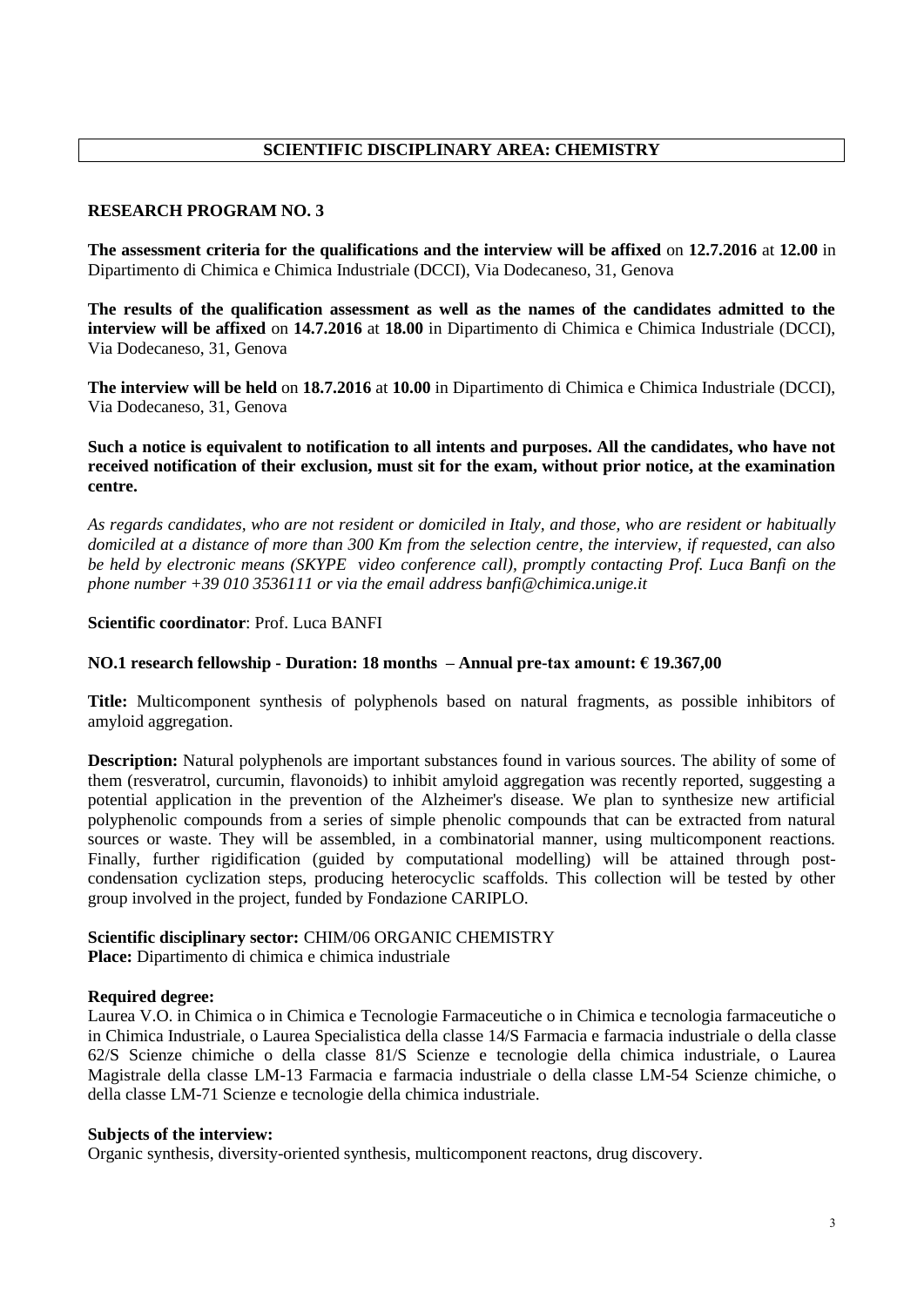# **SCIENTIFIC DISCIPLINARY AREA: BIOLOGY**

#### **RESEARCH PROGRAM NO. 4**

**The assessment criteria for the qualifications and the interview will be affixed** on **4.7.2016** at **9.00** in Dipartimento di Scienze della terra, dell'ambiente e della vita (DiSTAV), Via Benedetto XV, 5 (Polo Didattico San Martino, 1° piano), Genova

**The results of the qualification assessment as well as the names of the candidates admitted to the interview will be affixed** on **4.7.2016** at **12.00** in Dipartimento di Scienze della terra, dell'ambiente e della vita (DiSTAV), Via Benedetto XV, 5 (Polo Didattico San Martino, 1° piano), Genova

**The interview will be held** on **4.7.2016** at **14.00** in Dipartimento di Scienze della terra, dell'ambiente e della vita (DiSTAV), Via Benedetto XV, 5 (Polo Didattico San Martino, 1° piano), Genova

**Such a notice is equivalent to notification to all intents and purposes. All the candidates, who have not received notification of their exclusion, must sit for the exam, without prior notice, at the examination centre.**

**Scientific coordinator**: Prof.ssa Mariachiara CHIANTORE

# **NO.1 research fellowship - Duration: 1 year – Annual pre-tax amount: € 19.367,00**

**Title:** Food safety and animal health in aquaculture in relation to Ocean Acidification.

**Description:** The project in which the grant is required refers to testing integrated multitrophic systems (IMTA) in aquaculture (FP7-ENV-2012-two-stage - GA 308571- project IDREEM). These systems provide for the introduction of different species belonging to different trophic levels in at sea and land based facilities, alongside with traditional fish species. This approach aims to convert useful waste material of the fish into valuable biomass and to significantly reduce the organic load that is deposited on the seabed with significant damage to the environment and human health. The activities of the fellow will refer to food safety and animal health assessment in the different farms involved in the project, with particular attention to additional threat caused by Ocean Acidification.

#### **Scientific disciplinary sector:** BIO/07 ECOLOGY

**Place:** Dipartimento di Scienze della terra, dell'ambiente e della vita (DISTAV)

**Required degree:**  Laurea Magistrale della classe LM-6 Monitoraggio Biologico o della classe LM -75 Scienze del Mare

#### **Subjects of the interview**:

Environmental stress in aquaculture with particular reference to Ocean Acidification; Food safety regulation in aquaculture; Experimental design and data analysis.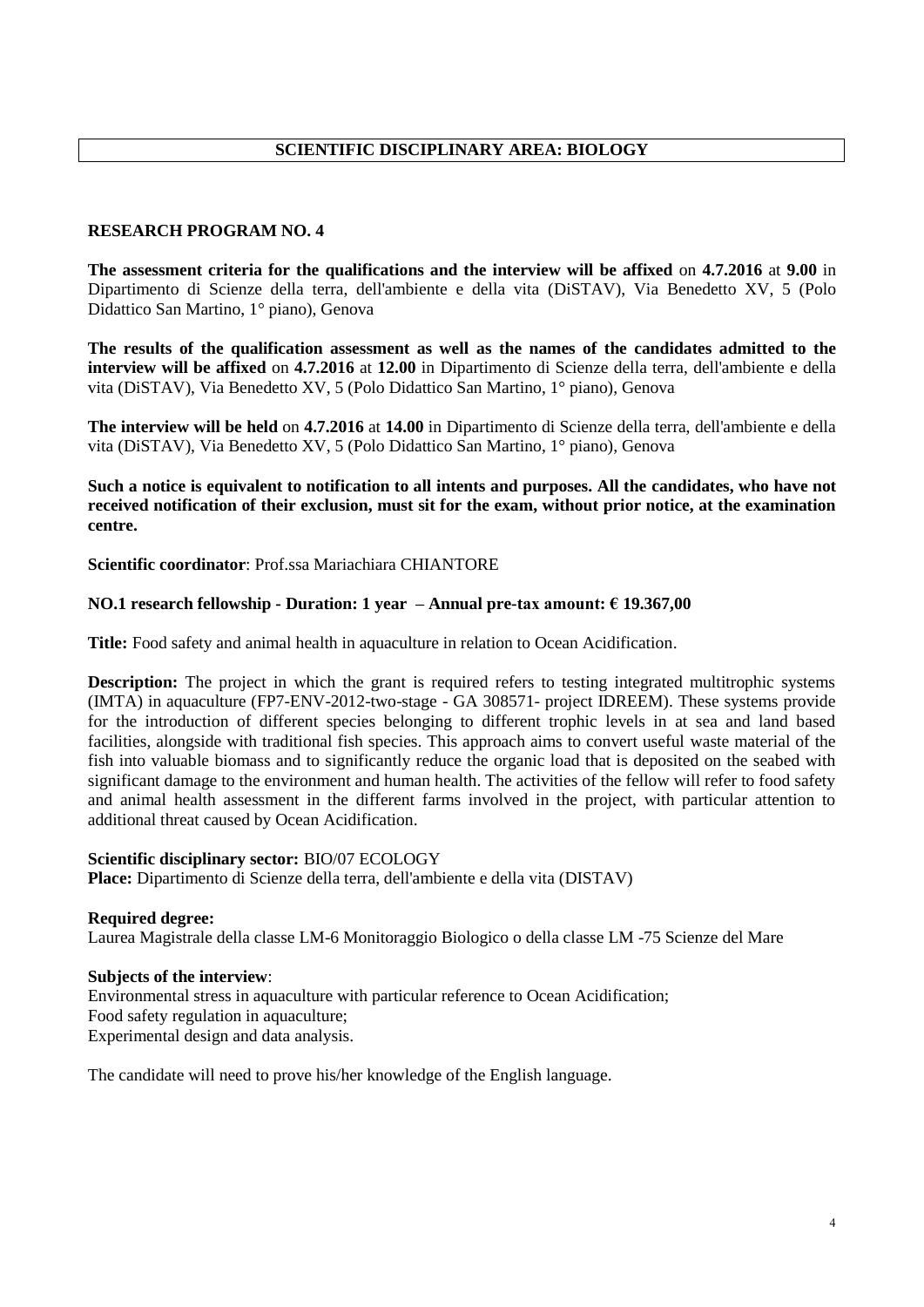**The assessment criteria for the qualifications and the interview will be affixed** on **30.6.2016** at **9.00** in Dipartimento di Medicina interna e Specialità mediche (DIMI) - Viale Benedetto XV – 6, Genova

**The results of the qualification assessment as well as the names of the candidates admitted to the interview will be affixed** on **30.6.2016** at **12.00** in Dipartimento di Medicina interna e Specialità mediche (DIMI) Viale Benedetto XV – 6, Genova

**The interview will be held** on **30.6.2016** at **12.30** in Dipartimento di Medicina interna e Specialità mediche (DIMI) - Viale Benedetto XV – 6, Genova

**Such a notice is equivalent to notification to all intents and purposes. All the candidates, who have not received notification of their exclusion, must sit for the exam, without prior notice, at the examination centre.**

**Scientific coordinator**: Prof.ssa Paola GHIORZO

#### **NO.1 research fellowship - Duration: 1 year – Annual pre-tax amount: € 19.367,00**

**Title:** Somatic molecular genetics of melanoma, papillary thyroid cancer and gastrointestinal stromal tumors: translational research and massive parallel sequencing approaches.

**Description:** The project aims to design and test target sequencing panels to analyze simultaneously targettherapy genes and/or genes involved in mechanisms of resistance to molecular therapies that are common to melanoma, papillary thyroid cancer (PTC) and gastrointestinal stromal tumors (GIST). Secondary aim is to improve sensitivity to reveal mutations at somatic level to better characterize intra- and inter-tumoral heterogeneity, a necessary step to improve evaluation of the prognostic significance of the driver mutations identified.

#### **Scientific disciplinary sector:** BIO/13 EXPERIMENTAL BIOLOGY **Place:** Dipartimento di Medicina interna e Specialità mediche (DIMI)

#### **Required degree:**

Dottorato di ricerca in Genetica Oncologica e Biologia del Differenziamento

#### **Subjects of the interview**:

Melanoma, papillary thyroid cancer and gasotrintestinal stromal cancer tumorigenesis. Massive parallel sequencing techniques. Description of past relevant experience in the field.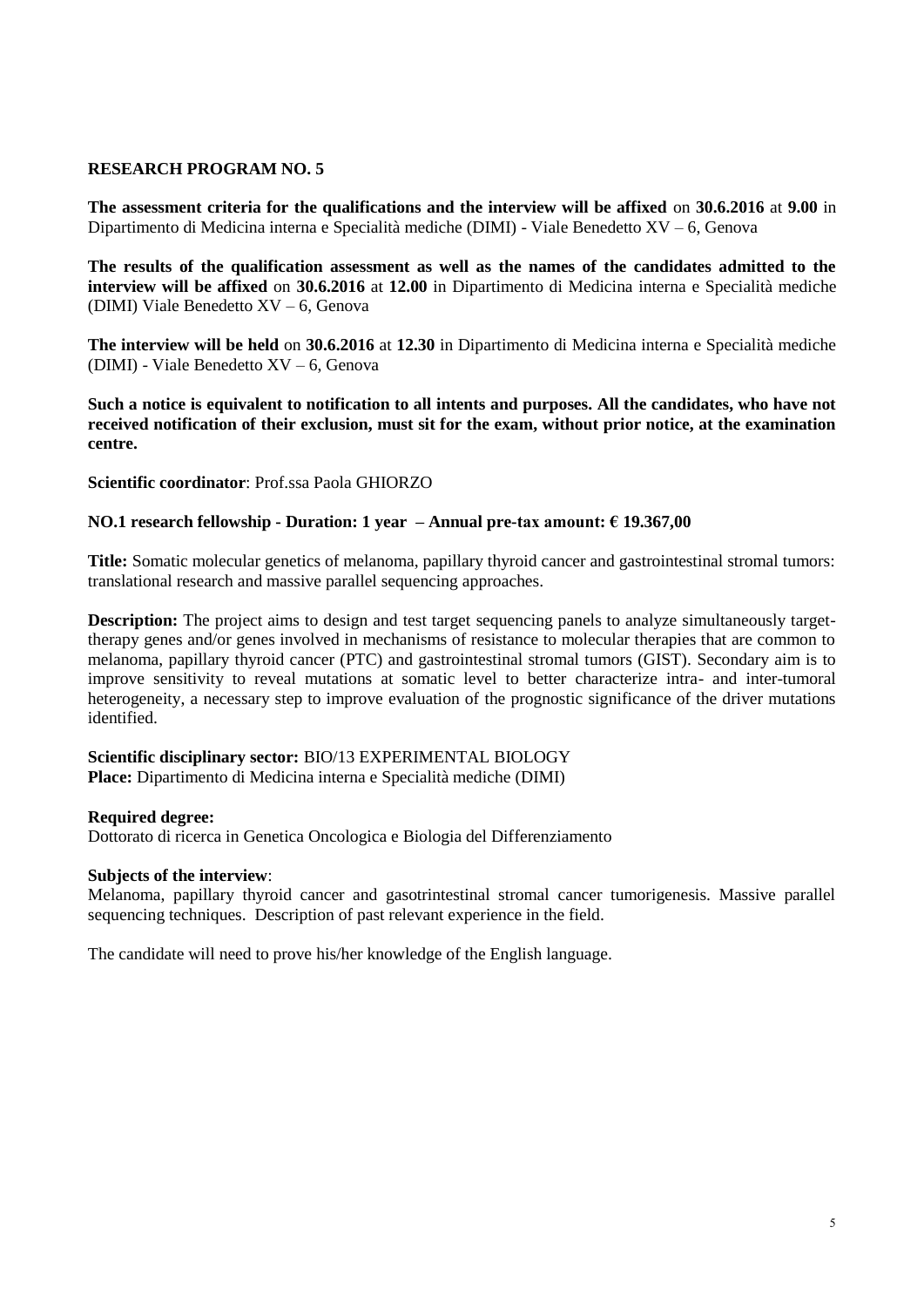# **SCIENTIFIC DISCIPLINARY AREA: MEDICINE**

#### **RESEARCH PROGRAM NO. 6**

**The assessment criteria for the qualifications and the interview will be affixed** on **30.6.2016** at **10.00** in Dipartimento di Scienze della Salute (DISSAL), Via Pastore 1, Genova

**The results of the qualification assessment as well as the names of the candidates admitted to the interview will be affixed** on **30.6.2016** at **14.00** in Dipartimento di Scienze della Salute (DISSAL), Via Pastore 1, Genova

**The interview will be held** on **30.6.2016** at **15.00** in Dipartimento di Scienze della Salute (DISSAL), Via Pastore 1, Genova

**Such a notice is equivalent to notification to all intents and purposes. All the candidates, who have not received notification of their exclusion, must sit for the exam, without prior notice, at the examination centre.**

**Scientific coordinator**: Prof.ssa Maria Pia SORMANI

#### **NO.1 research fellowship - Duration: 1 year – Annual pre-tax amount: € 23.250,00**

**Title:** Assessment of heterogeneity in disability progression of patients with Multiple Sclerosis: application of latent class mixed effects models.

**Description:** In patients with multiple sclerosis (MS) the disability accumulation is the factor that mainly impact on their quality of life. In MS disability is measured by a scale called EDSS (Expanded Disability Status Scale) that can vary from a minimum of 0 to a maximum of 10 points. Aim of the project is to modelling the heterogeneity in the disability trajectory among relapsing-remitting MS (RRMS) patients. Presence of classes of patients with a similar disability trajectory within the class will be assessed and impact of demographic or clinical characteristics on the classification will be investigated. For the project will be used a database of natural history with over 1000 patients realized by Brescia's Hospital.

# **Scientific disciplinary sector:** MED/01 MEDICAL STATISTICS

**Place:** Dipartimento di Scienze della salute (DISSAL)

#### **Required degree:**

Dottorato di ricerca in Epidemiologia Molecolare delle Malattie Cronico-Degenerative e Biostatistica

#### **Subjects of the interview**:

Longitudinal regression models, dynamic prediction models and latent class mixed models.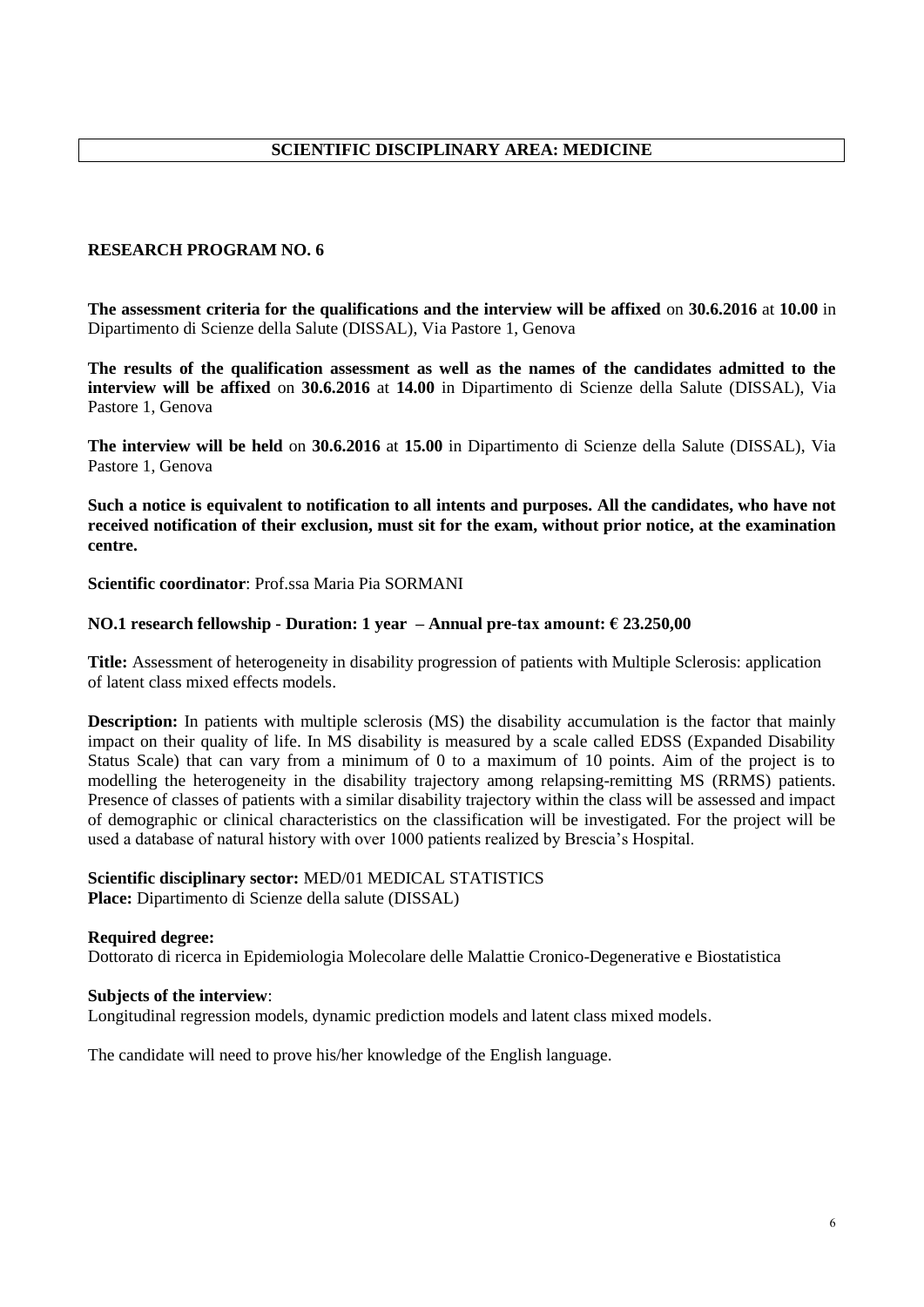**The assessment criteria for the qualifications and the interview will be affixed** on **30.6.2016** at **9.00** in Dipartimento di Medicina Interna e Specialità Mediche (DIMI), Viale Benedetto, XV/6, Genova

**The results of the qualification assessment as well as the names of the candidates admitted to the interview will be affixed** on **30.6.2016** at **12.00** in Dipartimento di Medicina Interna e Specialità Mediche (DIMI), Viale Benedetto, XV/6, Genova

**The interview will be held** on **30.6.2016** at **14.00** in Dipartimento di Medicina Interna e Specialità Mediche (DIMI), Viale Benedetto, XV/6, Genova

**Such a notice is equivalent to notification to all intents and purposes. All the candidates, who have not received notification of their exclusion, must sit for the exam, without prior notice, at the examination centre.**

*As regards candidates, who are not resident or domiciled in Italy, and those, who are resident or habitually domiciled at a distance of more than 300 Km from the selection centre, the interview, if requested, can also be held by electronic means (SKYPE video conference call), promptly contacting Prof. Alberto Ballestrero on the phone number +39 010 3538667 or via the email address aballestrero@unige.it*

**Scientific coordinator**: Prof. Alberto BALLESTRERO

#### **NO.1 research fellowship - Duration: 1 year – Annual pre-tax amount: € 19.367,00**

**Title:** Evaluation of prognostic and predictive molecular markers in circulating tumor DNA samples of patients affected by breast and colorectal cancer.

**Description:** In the plasma of patients with breast cancer and colorectal cancer you can detect the presence of circulating tumor DNA (ctDNA), even small amounts of it. The analysis of ctDNA allows, through simple blood tests (liquid biopsy), to identify biomarkers with prognostic and predictive power able to define better the prognosis of patients and to modify the schedule of therapies. From the plasma of serial samples we will extract the ctDNA to search for tumor-specific molecular alterations previously found in the primary tumor. This type of analysis will allow to see the microscopic disease, below the threshold of radiology, in order to monitor the response to therapy and the eventual relapse.

#### **Scientific disciplinary sector:** MED/09 INTERNAL MEDICINE

**Place:** Dipartimento di Medicina Interna e Specialità Mediche (DIMI)

#### **Required degree:**

Laurea Specialistica della classe 6/S Biologia o della classe 9/S Biotecnologie mediche, veterinarie e farmaceutiche o della classe 14/S Farmacia e farmacia industriale, o Laurea magistrale della classe LM/6 Biologia o della classe LM-9 Biotecnologie mediche o della classe LM-13 Farmacia e farmacia industriale.

#### **Subjects of the interview**:

-Knowledge of molecular biology: extraction of nucleic acids from human tissue, Real-Time PCR, Sanger sequencing, next generation sequencing (NGS).

-Personal attitude to scientific research

-Argumentation about curricular personal experiences (grant writing experiences and presentation of studies during national or international meeting or conferences; previous experience in diagnosis and molecular research on solid tumors; abroad experience at recognized laboratories)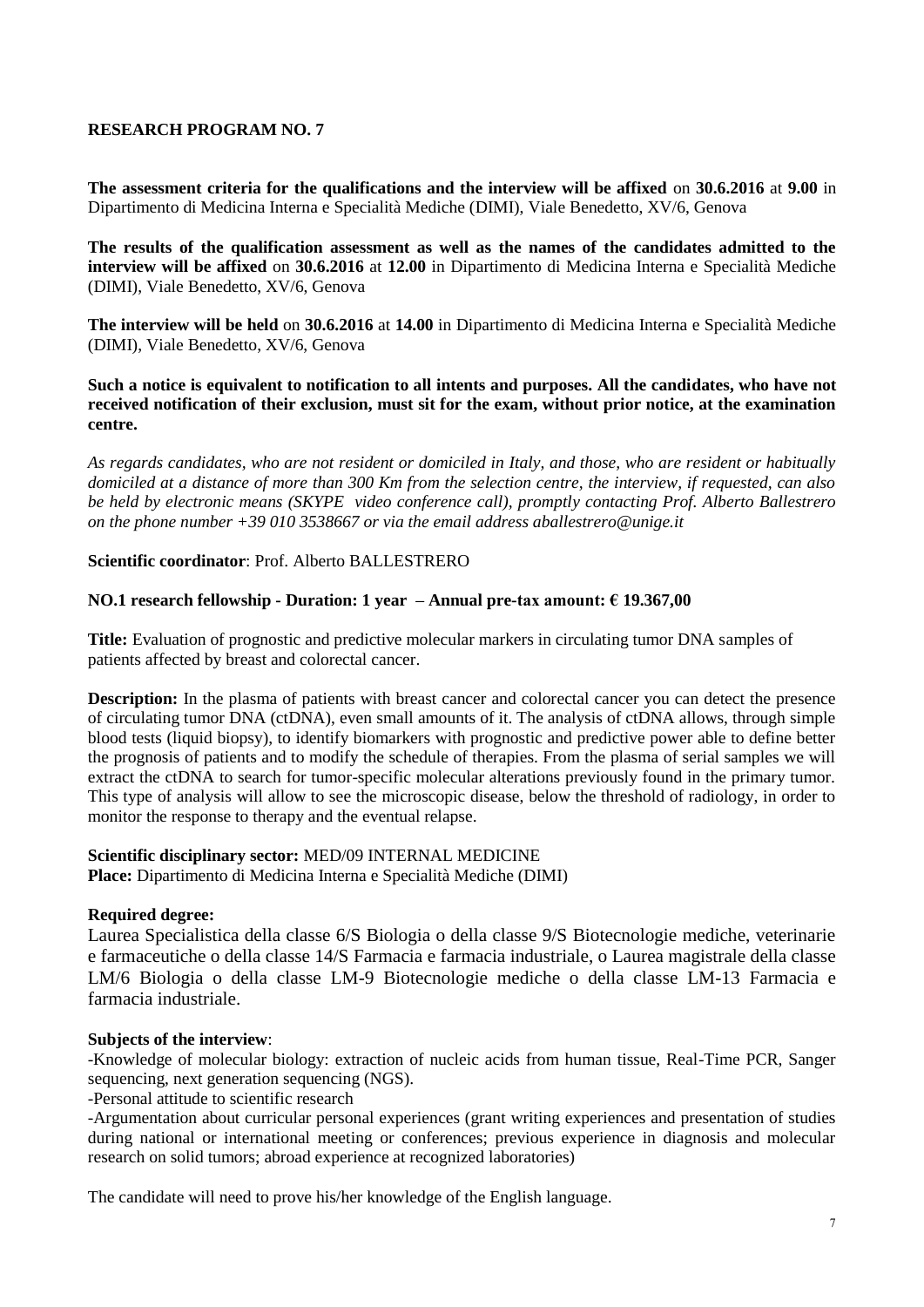**The assessment criteria for the qualifications and the interview will be affixed** on **29.6.2016** at **10.00** in Direzione Amministrativa del Dipartimento di Medicina Interna e Specialità Mediche (DIMI), Viale Benedetto, XV,6, Genova.

**The results of the qualification assessment as well as the names of the candidates admitted to the interview will be affixed** on **29.6.2016** at **14.00** in Direzione Amministrativa del Dipartimento di Medicina Interna e Specialità Mediche (DIMI), Viale Benedetto, XV,6, Genova

**The interview will be held** on **29.6.2016** at **15.00** in Dipartimento di Medicina Interna e Specialità Mediche (DIMI), retrocorpo, IV piano, Aula Polleri, Viale Benedetto, XV,6, Genova

**Such a notice is equivalent to notification to all intents and purposes. All the candidates, who have not received notification of their exclusion, must sit for the exam, without prior notice, at the examination centre.**

#### **Scientific coordinator**: Prof. Renzo CORDERA

# **NO.1 research fellowship - Duration: 1 year – Annual pre-tax amount: € 19.367,00**

**Title:** Effects of Glibenclamide on cell metabolism in cardyomioblasts.

**Description:** Sulfonylureas are oral drugs widely used for the treatment of type 2 diabetes mellitus (T2DM), either as single therapy or in combination with other medications, especially metformin. Glibenclamide cardiac toxicity is attributed to inhibition of ATP-sensitive potassium channels (KATP). Recently, it has been described that glibenclamide can induce a toxic effect in renal tubular cells also inducing a depletion of ATP. They act by binding to and inducing the closure of ATP-dependent K channels (KATP). In pancreatic beta-cells, the ensuing accumulation of K (+) ions triggers the depolarization of the membrane potential, the opening of voltage-dependent Ca (2+) channels, a surge in intracellular Ca (2+) and, eventually, the exocytosis of preformed insulin. Aim of this project will be to identify whether glibenclamide can affect mitochondria subcellular organization and energy balance in H9C2 cells.

# **Scientific disciplinary sector:** MED/13 ENDOCRINOLOGY

**Place:** Dipartimento di Medicina Interna e Specialità Mediche (DIMI)

#### **Required degree:**

Dottorato Ricerca in Biologia e fisiopatologia cardiaca, vascolare, renale e metabolica

#### **Subjects of the interview**:

The effect of Sulfonylureas on cellular energy balance.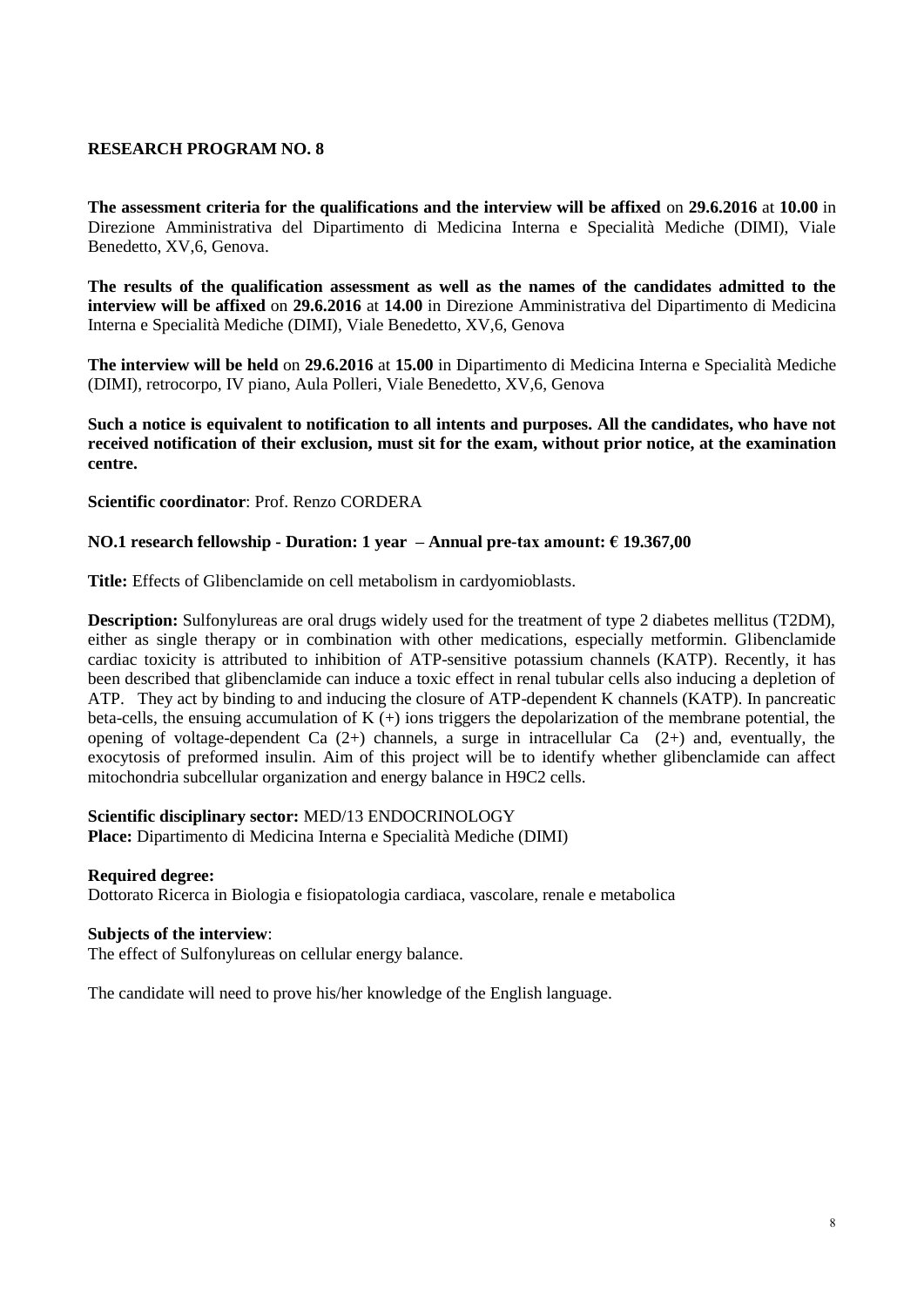**The assessment criteria for the qualifications and the interview will be affixed** on **6.7.2016** at **11.00** in Direzione Amministrativa del Dipartimento di Medicina Interna e Specialità Mediche (DIMI), Viale Benedetto, XV, 6, Genova.

**The results of the qualification assessment as well as the names of the candidates admitted to the interview will be affixed** on **6.7.2016** at **14.00** in Direzione Amministrativa del Dipartimento di Medicina Interna e Specialità Mediche (DIMI), Viale Benedetto, XV/6, Genova

**The interview will be held** on **6.7.2016** at **14.30** in Direzione Amministrativa del Dipartimento di Medicina Interna e Specialità Mediche (DIMI), Viale Benedetto, XV,6, Genova

**Such a notice is equivalent to notification to all intents and purposes. All the candidates, who have not received notification of their exclusion, must sit for the exam, without prior notice, at the examination centre.**

**Scientific coordinator**: Prof. Giacomo GARIBOTTO

#### **NO.1 research fellowship - Duration: 1 year – Annual pre-tax amount: € 19.367,00**

**Title:** The role of myostatin in muscle atrophy of patients with chronic kidney disease.

**Description:** In chronic kidney disease uremic cachexia and alterations in protein metabolism cause an increase in morbidity and mortality. Diabetic nephropathy is among the main causes of terminal renal failure. The research program will be aimed at knowing intracellular pathways that regulate protein turnover in skeletal muscle of diabetic patients with chronic kidney disease. The gene and protein expressions of myostatin, the principal regulator of muscle turnover, along with its influence on insulin-resistance, will be especially analyzed, studying PI3K/Akt pathway linked to IGF-1 and insulin. The results will be placed in relation to nutritional status and to the degree of residual renal function in a cohort of muscle biopsies (rectus abdominis) already available.

#### **Scientific disciplinary sector:** MED/14 NEPHROLOGY

**Place:** Dipartimento di Medicina Interna e Specialità Mediche (DIMI)

#### **Required degree:**

Laurea V.O. in Medicina e Chirurgia, o Laurea Specialistica della classe 46/S Medicina e Chirurgia, o Laurea Magistrale della classe LM/41 Medicina e Chirurgia

#### **Subjects of the interview**:

Mechanisms involved in insulin resistance and cell loss in chronic kidney disease (CKD) muscle; Epidemiology of CKD complications, Effects of metabolic acidosis and inflammation effects of Myostatin on skeletal muscle.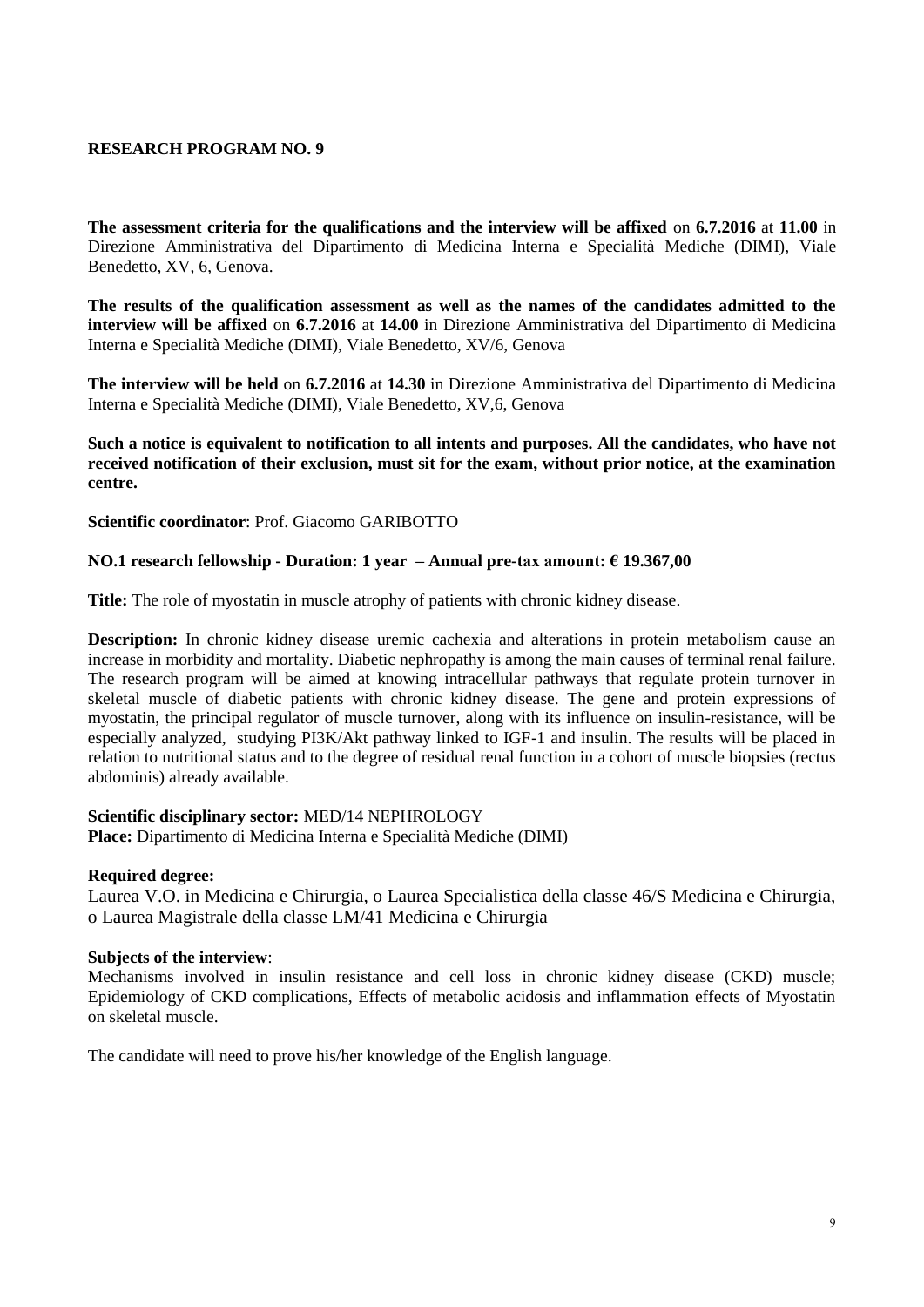**The assessment criteria for the qualifications and the interview will be affixed** on **29.6.2016** at **11.30** in Direzione Amministrativa del Dipartimento di Medicina Interna e Specialità Mediche (DIMI), Viale Benedetto, XV, 6, Genova.

**The results of the qualification assessment as well as the names of the candidates admitted to the interview will be affixed** on **29.6.2016** at **14.30** in Direzione Amministrativa del Dipartimento di Medicina Interna e Specialità Mediche (DIMI), Viale Benedetto, XV, 6, Genova

**The interview will be held** on **29.6.2016** at **15.00** in Direzione Amministrativa del Dipartimento di Medicina Interna e Specialità Mediche (DIMI), Viale Benedetto, XV, 6, Genova

**Such a notice is equivalent to notification to all intents and purposes. All the candidates, who have not received notification of their exclusion, must sit for the exam, without prior notice, at the examination centre.**

**Scientific coordinator**: Prof. Alberto SULLI

# **NO.1 research fellowship - Duration: 1 year – Annual pre-tax amount: € 23.250,00**

**Title:** Quantitative, qualitative and statistical analysis of magnetic resonances images of hand and wrist and magnetic resonances characterization of different rheumatic diseases.

**Description:** The project is dedicated to the evaluation of the MR images of carpus and metacarpophalangeal joints of patients attending the clinic unit of Rheumatology using RAMRIS method and subsequent statistical analysis of the evaluations, broken down by disease / demographic and clinical characteristics / disease severity / type of drug. Rheumatological softwares to the evaluation of synovitis and erosions will be tested; these will be used for the qualitative and quantitative evaluation in MR images, correlated with the characteristics of the patient population and with the type of therapy. The project also includes the quantitative evaluation, through MR imaging, of the effectiveness of different types of medication on the carpus bone disease. One of the objectives is research and characterization of imaging patterns for different rheumatic diseases.

#### **Scientific disciplinary sector:** MED/16 RHEUMATOLOGY

**Place:** Dipartimento di Medicina Interna e Specialità Mediche (DIMI)

#### **Required degree:**

Laurea V.O. in Scienze Biologiche

#### **Subjects of the interview**:

Software for three-dimensional reconstruction of hand and wrist bone component, RAMRIS evaluation, MRI examination execution with an extremities dedicated machine with focus on the different sequences used according to the analyzed tissues, MRI characteristics of rheumatological diseases, previous related experience.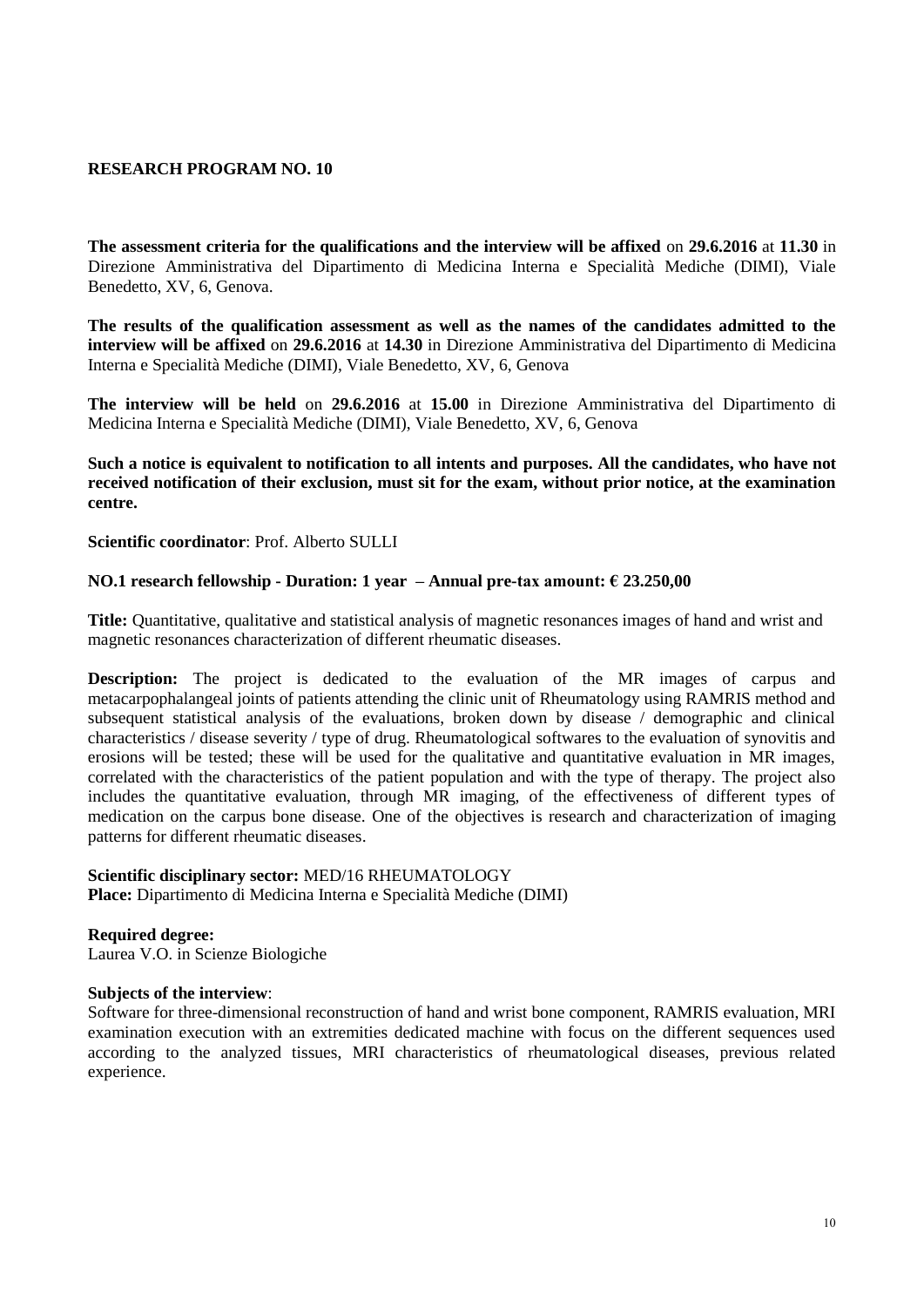**The assessment criteria for the qualifications and the interview will be affixed** on **1.7.2016** at **10.30** in Clinica Neurologica del Dipartimento di Neuroscienze, riabilitazione, oftalmologia, genetica e scienze materno-infantili (DINOGMI), Largo Paolo Daneo 3, Genova.

**The results of the qualification assessment as well as the names of the candidates admitted to the interview will be affixed** on **1.7.2016** at **13.30** in Clinica Neurologica del Dipartimento di Neuroscienze, riabilitazione, oftalmologia, genetica e scienze materno-infantili (DINOGMI), Largo Paolo Daneo 3, Genova

**The interview will be held** on **1.7.2016** at **14.30** in Clinica Neurologica del Dipartimento di Neuroscienze, riabilitazione, oftalmologia, genetica e scienze materno-infantili (DINOGMI), Largo Paolo Daneo 3, Genova

#### **Such a notice is equivalent to notification to all intents and purposes. All the candidates, who have not received notification of their exclusion, must sit for the exam, without prior notice, at the examination centre.**

**Scientific coordinator**: Prof. Giovanni Luigi MANCARDI

#### **NO.1 research fellowship - Duration: 1 year – Annual pre-tax amount: € 19.367,00**

**Title:** Spinal cord metabolism in Amyotrophic Lateral Sclerosis: a FDG PET-CT study.

**Description:** Aim of the study is to develop a software able to evaluate spinal cord (SC) morphology and function based on data obtained from FDG PET co-registerd with CT in patients affected by Amyotrophic Lateral Sclerosis (ALS) and non neurological controls. Based on literature data suggesting functional differences in brain of ALS patients, we hypothesise that glucose metabolism might differentiate different tracts of SC in ALS. A computational tool will be developed to identify spinal canal and SC and its structure, volume, density and metabolism, their possible differences between patient and controls and verify any correlations with clinical data and disease evolution.

#### **Scientific disciplinary sector:** MED/26 NEUROLOGY

**Place:** Dipartimento di Neuroscienze, riabilitazione, oftalmologia, genetica e scienze materno-infantili (DINOGMI)

#### **Required degree:**

Laurea V.O. in Medicina e Chirurgia o Laurea Specialistica della classe 46/S Medicina e Chirurgia o Laurea Magistrale della classe LM-41 Medicina e Chirurgia

#### **Subjects of the interview**:

Neurodegenerative diseases: clinic and etiopathogenesis. Neuroradiology and elements of nuclear medicine in Amyotrophic Lateral Sclerosis.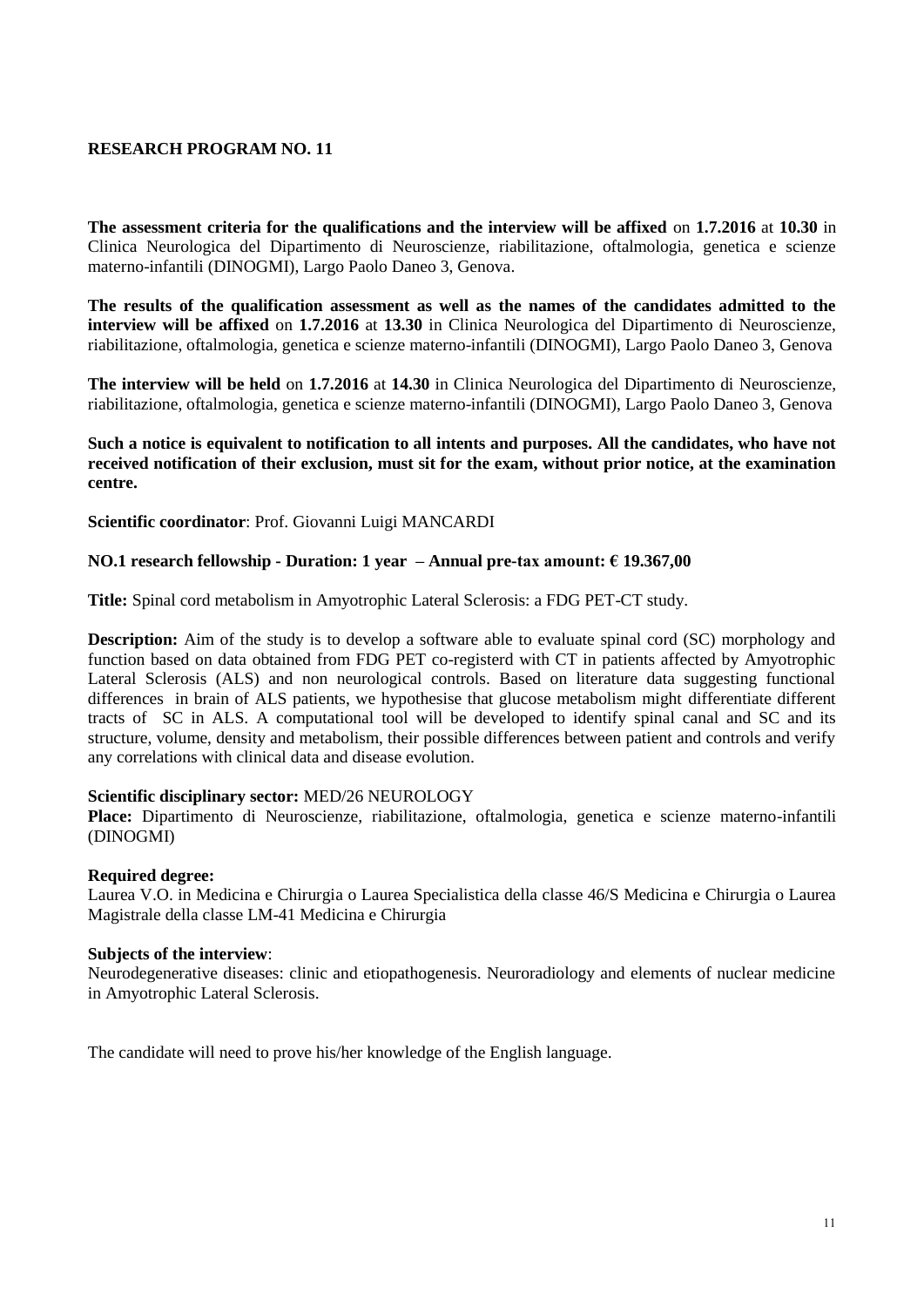**The assessment criteria for the qualifications and the interview will be affixed** on **5.7.2016** at **8:00** in Sala Studio della Clinica Oculistica del Dipartimento di Neuroscienze, riabilitazione, oftalmologia, genetica e scienze materno-infantili (DINOGMI), Viale Benedetto XV, 5 – Genova

**The results of the qualification assessment as well as the names of the candidates admitted to the interview will be affixed** on **5.7.2016** at **11.00** in Sala Studio della Clinica Oculistica del Dipartimento di Neuroscienze, riabilitazione, oftalmologia, genetica e scienze materno-infantili (DINOGMI), Viale Benedetto XV, 5 – Genova

**The interview will be held** on **5.7.2016** at **13.00** in Sala Studio della Clinica Oculistica del Dipartimento di Neuroscienze, riabilitazione, oftalmologia, genetica e scienze materno-infantili (DINOGMI), Viale Benedetto XV, 5 – Genova

**Such a notice is equivalent to notification to all intents and purposes. All the candidates, who have not received notification of their exclusion, must sit for the exam, without prior notice, at the examination centre.**

#### **Scientific coordinator**: Prof. Michele IESTER

# **NO.1 research fellowship - Duration: 1 year – Annual pre-tax amount: € 19.367,00**

**Title:** Estimating the additional reduction of intraocular pressure in patients with primary open angle glaucoma in treatment with eyedrops Hypotonic, an oral supplement to the base Forskolin, carnitine and magnesium.

**Description:** Glaucoma is a clinical term that refers to a variety of conditions with the common feature of an optic neuropathy characterized by a loss of the retinal nerve fiber layer (RNFL) and a change of the optic nerve head (ONH). The loss of this neural tissue can lead to an irreversible loss of the visual field (CV). Clinical examination of a glaucoma patient should include the essential elements of a comprehensive eye examination , including tonometry , with the addition of measurement of central corneal thickness , gonioscopy , an examination of the ONH and RNFL and if there are some diagnostic doubts It has suggested a test on the field .

The medical treatment is the first option for the treatment of patients suffering from glaucoma. The purpose of the study is to test whether an oral solution with forskolin, and CARNITINE MAGNESIUM can reduce IOP.

#### **Scientific disciplinary sector:** MED/30 EYE DISEASES

**Place:** Dipartimento di Neuroscienze, riabilitazione, oftalmologia, genetica e scienze materno-infantili (DINOGMI)

#### **Required degree:**

Laurea Specialistica della classe 46/S Medicina e Chirurgia o Laurea Magistrale della classe LM-41 Medicina e Chirurgia

#### **Subjects of the interview**:

Classification, diagnosis and treatment of glaucoma.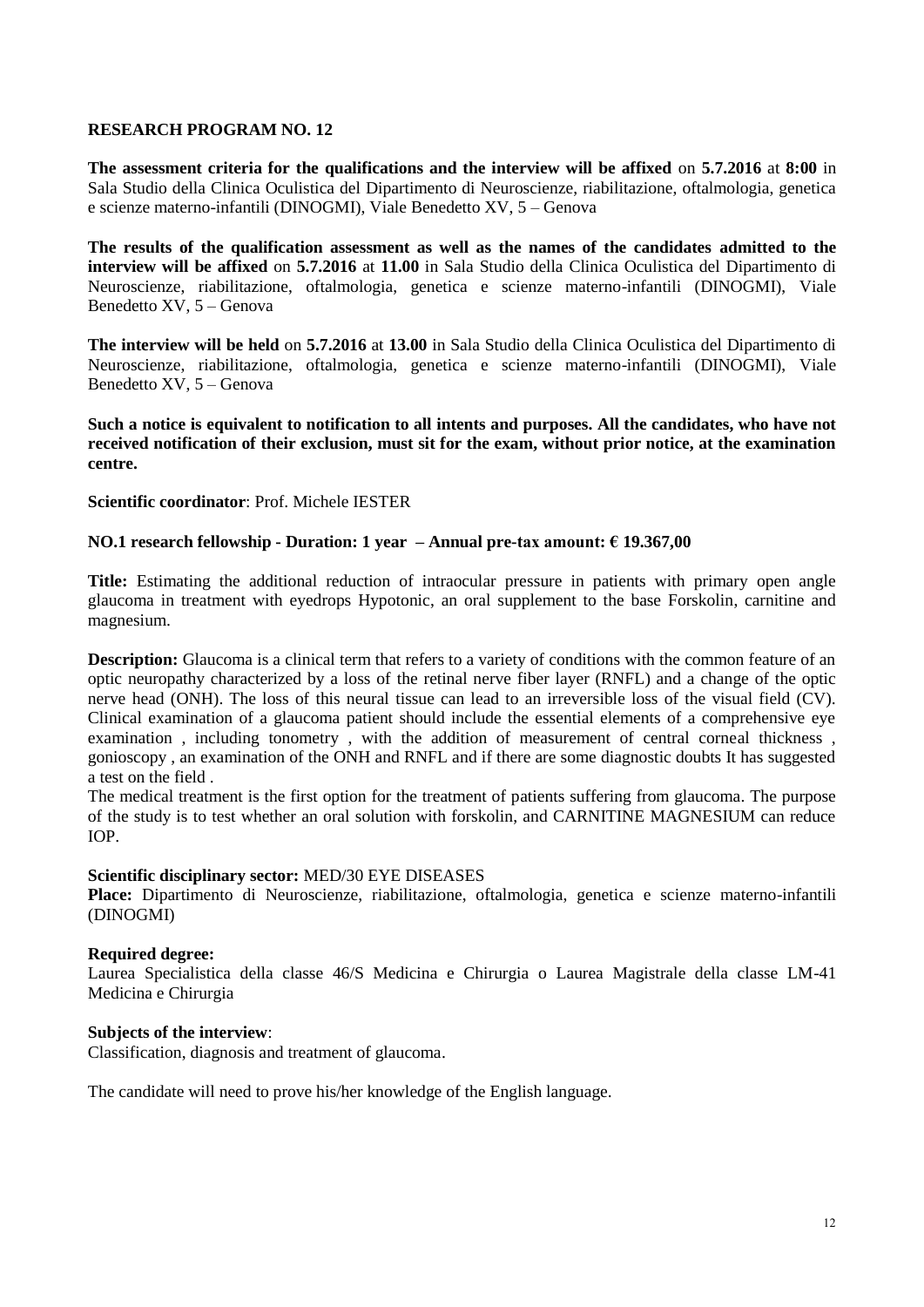**The assessment criteria for the qualifications and the interview will be affixed** on **1.7.2016** at **9.00** in Dipartimento di Neuroscienze, riabilitazione, oftalmologia, genetica e scienze materno-infantili (DINOGMI), Largo Paolo Daneo 3, Genova

**The results of the qualification assessment as well as the names of the candidates admitted to the interview will be affixed** on **1.7.2016** at **12.00** in Dipartimento di Neuroscienze, riabilitazione, oftalmologia, genetica e scienze materno-infantili (DINOGMI), Largo Paolo Daneo 3, Genova

**The interview will be held** on **1.7.2016** at **13.00** in Dipartimento di Neuroscienze, riabilitazione, oftalmologia, genetica e scienze materno-infantili (DINOGMI), Largo Paolo Daneo 3, Genova

**Such a notice is equivalent to notification to all intents and purposes. All the candidates, who have not received notification of their exclusion, must sit for the exam, without prior notice, at the examination centre.**

**Scientific coordinator**: Prof. Giovanni Luigi MANCARDI

#### **NO.1 research fellowship - Duration: 1 year – Annual pre-tax amount: € 31.015,00**

**Title:** MRI changes in multiple sclerosis patients treated with autologous haematopoietic stem cell transplantation and other immunosuppressive drugs.

**Description:** Autologous haematopoietic stem cell transplantation (AHSCT) is a treatment that is utilized in severe forms of multiple sclerosis (MS) unresponsive to approved therapies. It is certainly an effective strategy but its toxicity is relevant and the risk of mortality still remains of 1-2% of treated cases. In the present research project MRI of the brain will be evaluated in malignant MS cases, evaluating the total lesion load, the number of Gd enhancing areas, brain atrophy and structural changes with DTI, before and after transplantation. Also MS cases treated with intense immunosuppressive drugs such as alemtuzumab will be evaluated and compared with changes obtained after AHSCT.

**Scientific disciplinary sector:** MED/36 DIAGNOSTICA PER IMMAGINI E RADIOTERAPIA **Place:** Dipartimento di Neuroscienze, riabilitazione, oftalmologia, genetica e scienze materno-infantili (DINOGMI)

#### **Required degree:**

Laurea Magistrale della classe LM-41 Medicina e Chirurgia

#### **Subjects of the interview**:

MRI changes in multiple sclerosis. Traditional and non conventional MRI techniques in multiple sclerosis. Literature on MRI changes after autologous haematopoietic stem cell transplantation and alemtuzumab therapy in multiple sclerosis.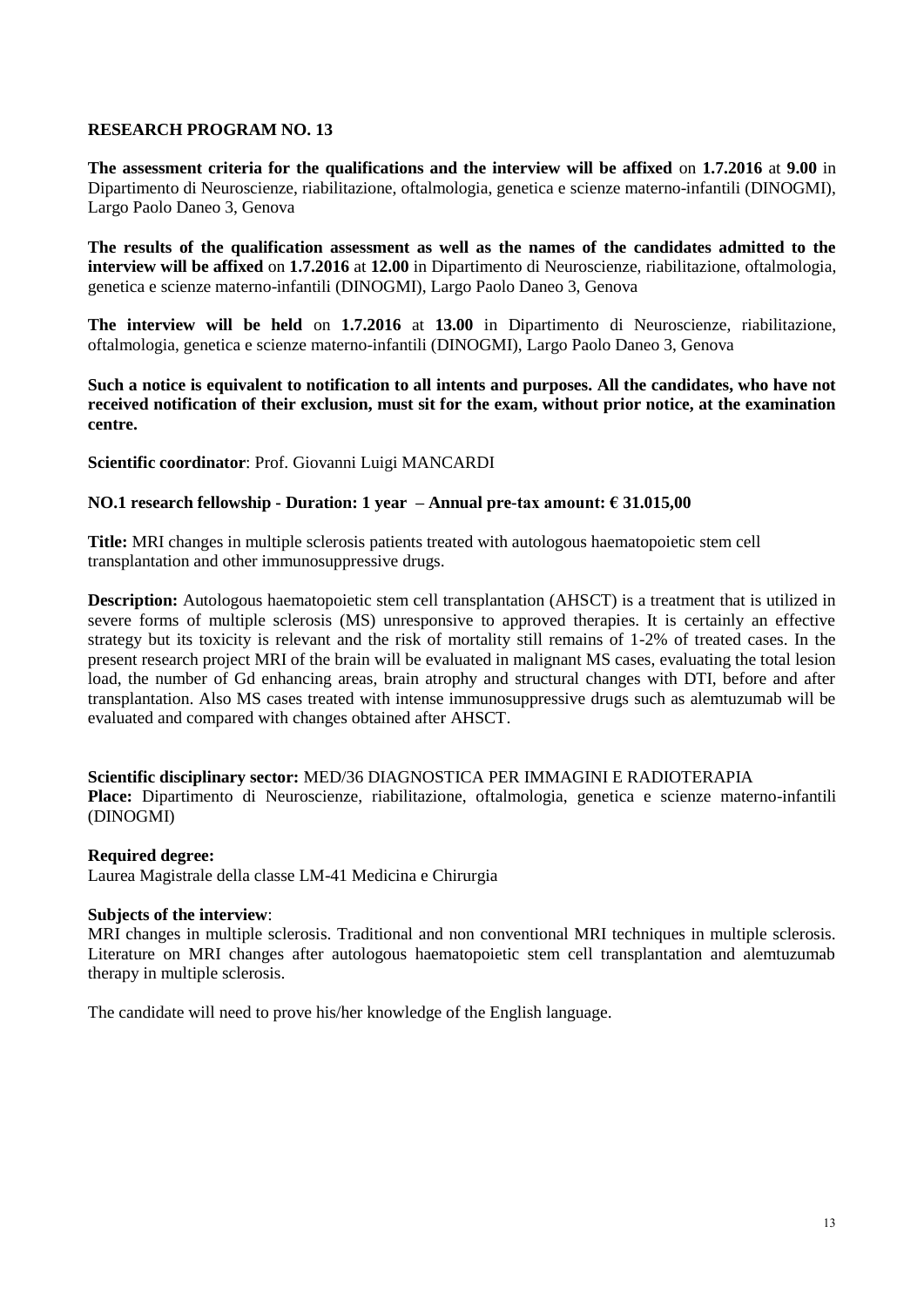**The assessment criteria for the qualifications and the interview will be affixed** on **30.6.2016** at **10.00** in Padiglione Sommariva, IRCCS San Martino - IST, L.go Rosanna Benzi, 10, Genova

**The results of the qualification assessment as well as the names of the candidates admitted to the interview will be affixed** on **30.6.2016** at **13.00** in Padiglione Sommariva, IRCCS San Martino - IST, L.go Rosanna Benzi, 10, Genova

**The interview will be held** on **30.6.2016** at **14.00** in Padiglione Sommariva, primo piano, Sala Conferenze, IRCCS San Martino - IST, L.go Rosanna Benzi, 10, Genova

**Such a notice is equivalent to notification to all intents and purposes. All the candidates, who have not received notification of their exclusion, must sit for the exam, without prior notice, at the examination centre.**

*As regards candidates, who are not resident or domiciled in Italy, and those, who are resident or habitually domiciled at a distance of more than 300 Km from the selection centre, the interview, if requested, can also be held by electronic means (SKYPE video conference call), promptly contacting Prof. Gianmario Sambuceti on the phone number +39 010 5552026 (4811) or via the email address sambuceti@unige.it*

#### **Scientific coordinator**: Prof. Gianmario SAMBUCETI

#### **NO.1 research fellowship - Duration: 1 year – Annual pre-tax amount: € 19.367,00**

**Title:** "SCM-ALS - Spinal cord metabolism in Amyotrophic Lateral Sclerosis".

**Description:** Funding will support the participation to the project "SCM-ALS - Spinal cord metabolism in Amyotrophic Lateral Sclerosis". This program aims to characterize the effects of amyotrophic lateral sclerosis on several functions of the spinal cord, mostly on the metabolism of tissues included within the spinal canal. This task will be pursued by a computational approach to PET/CT imaging and will thus ask for specific skills in nuclear medicine as well as in the Neuroimaging in degenerative disorders. These competences are considered prerequisites to correlate imaging data with clinical indexes of disease localization and aggressiveness. We point out that a significant part of the work will be spent in Turin in cooperation with the local University and with the imaging Center IRMET SpA.

#### **Scientific disciplinary sector:** MED/36 DIAGNOSTICA PER IMMAGINI E RADIOTERAPIA **Place:** Dipartimento di Scienze della Salute (DISSAL)

#### **Required degree:**

Laurea V.O. in Medicina e Chirurgia o Laurea Specialistica della classe 46/S Medicina e Chirurgia o Laurea Magistrale della classe LM-41 Medicina e Chirurgia

#### **Subjects of the interview**:

Use of fluoro-deoxyglucose in neuroimaging; Computational image analysis; pathophysiology of amyotrophic lateral sclerosis, principles of PET/CT imaging.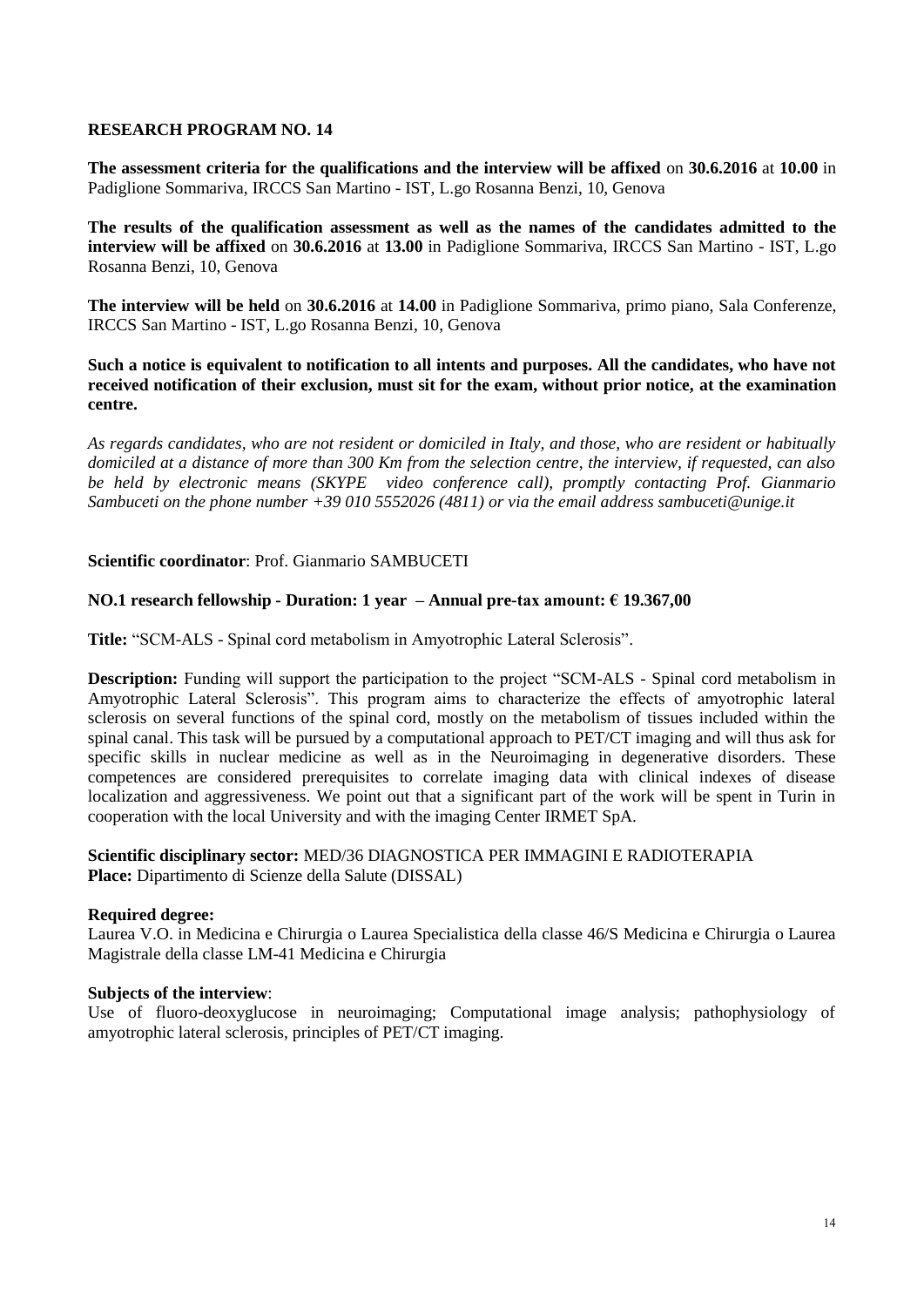**The assessment criteria for the qualifications and the interview will be affixed** on **6.7.2016** at **9.30** in Aula Museo di Neurologia Pediatrica e Malattie Muscolari del Dipartimento di Neuroscienze, Riabilitazione, Oftalmologia, Genetica e Scienze Materno-Infantili (DINOGMI), Istituto 'G. Gaslini', Via Gaslini 5, Padiglione 16, I Piano, Genova.

**The results of the qualification assessment as well as the names of the candidates admitted to the interview will be affixed** on **6.7.2016** at **12.30** in Aula Museo di Neurologia Pediatrica e Malattie Muscolari del Dipartimento di Neuroscienze, Riabilitazione, Oftalmologia, Genetica e Scienze Materno-Infantili (DINOGMI), Istituto 'G. Gaslini', Via Gaslini 5, Padiglione 16, I Piano, Genova

**The interview will be held** on **6.7.2016** at **13.00** in Aula Museo di Neurologia Pediatrica e Malattie Muscolari, del Dipartimento di Neuroscienze, Riabilitazione, Oftalmologia, Genetica e Scienze Materno-Infantili (DINOGMI), Istituto 'G. Gaslini', Via Gaslini 5, Padiglione 16, I Piano, Genova

#### **Such a notice is equivalent to notification to all intents and purposes. All the candidates, who have not received notification of their exclusion, must sit for the exam, without prior notice, at the examination centre.**

**Scientific coordinator**: Prof. Pasquale STRIANO

# **NO.2 research fellowship - Duration: 1 year – Annual pre-tax amount: € 23.250,00**

**Title:** Role of the protein PRRT2 in the pathogenesis of paroxysmal neurological disorders.

**Description:** Family benign infantile convulsions (BFIS), infantile convulsions with choreoathetosis ( ICCA ) , migraine, hemiplegic migraine , dyskinesia chinesigenica with paroxysmal choreoathetosis ( PKD / IC ) and episodic ataxia are examples of paroxysmal neurological disorders , traditionally considered different enough from etiopathological perspective . During the last year a number of jobs identified PRRT2 (Transmembrane Protein Rich in Proline 2) as a single gene most associated with these syndromes. The aim of the project is to investigate the genetic basis of these heterogeneous diseases linked to PRRT2, which includes the selection of patients suffering from various paroxysmal disorders, screening for mutations in the gene PRRT2 and the collection of biological samples for genetic analysis and reprogramming induced pluripotent stem cells.

# **Scientific disciplinary sector:** MED/38 GENERAL AND SUBSPECIALTY PAEDIATRICS

**Place:** Dipartimento di Neuroscienze, riabilitazione, oftalmologia, genetica e scienze materno-infantili (DINOGMI)

#### **Required degree:**

Laurea V.O. in Scienze Biologiche o Laurea V.O in Medicina e Chirurgia o Laurea Specialistica della classe 6/S Biologia, o della classe 9/S Biotecnologie mediche, veterinarie e farmaceutiche, o della classe 46/S Medicina e Chirurgia o Laurea Magistrale della classe LM-6 Biologia, o della classe LM-9 Biotecnologie mediche, veterinarie e farmaceutiche, o della classe LM-41 Medicina e Chirurgia

#### **Subjects of the interview**:

Genetics of epilepsies, epileptic encephalopathies, epilepsy diagnostics.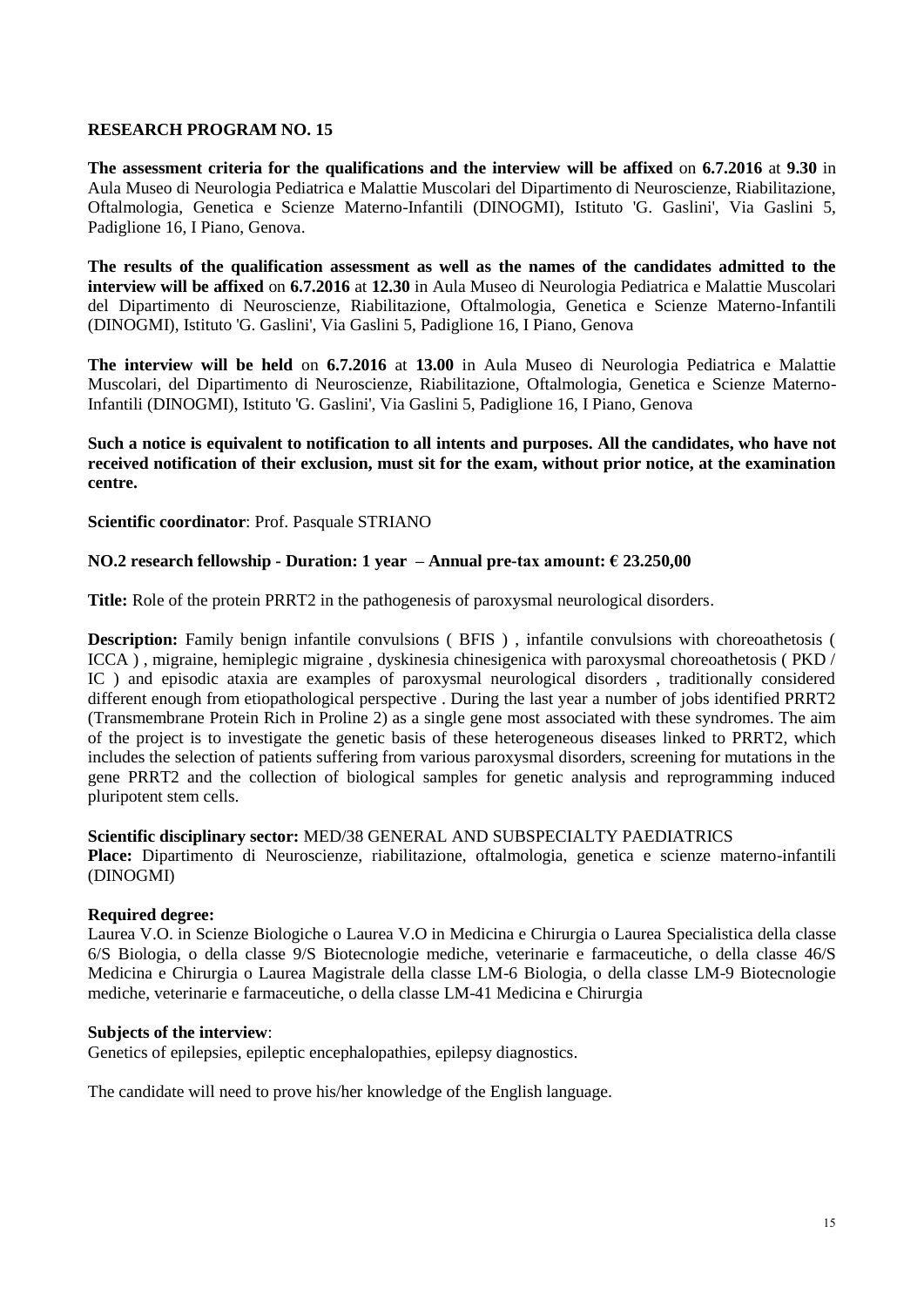**The assessment criteria for the qualifications and the interview will be affixed** on **1.7.2016** at **9.30** in CIRI-IT del Dipartimento di Scienze della Salute (DISSAL), Via Antonio Pastore 1, Genova

**The results of the qualification assessment as well as the names of the candidates admitted to the interview will be affixed** on **1.7.2016** at **12.30** in CIRI-IT del Dipartimento di Scienze della Salute (DISSAL), Via Antonio Pastore 1, Genova

**The interview will be held** on **1.7.2016** at **15.30** in CIRI-IT del Dipartimento di Scienze della Salute (DISSAL), Via Antonio Pastore 1, Genova

**Such a notice is equivalent to notification to all intents and purposes. All the candidates, who have not received notification of their exclusion, must sit for the exam, without prior notice, at the examination centre.**

**Scientific coordinator**: Prof.ssa Daniela AMICIZIA

#### **NO.1 research fellowship - Duration: 1 year – Annual pre-tax amount: € 19.367,00**

**Title:** Epidemiological surveillance of Influenza Like Illness (ILI) and Acute Respiratory Infection (ARI) in Italy.

**Description:** Every year in industrialized countries influenza generates a significant impact on National Health Service and society, both in health and economic terms. The Interuniversity Research Centre on influenza and other communicable diseases (CIRI-IT) in collaboration with ISS carries out sentinel surveillance of influenza-like illness (ILI) through collaboration of general practitioners and paediatricians. This system proved to be over time an essential tool for monitoring ILI and Acute Respiratory Infections (ARI) in order to assess burden of seasonal influenza epidemics. The aims of surveillance are to estimate the overall incidence of ILI and ARI and by age and the early identification of seasonal influenza epidemics.

#### **Scientific disciplinary sector:** MED/42 HYGIENE AND PUBLIC HEALTH

**Place:** Centro Interuniversitario per la Ricerca sull'Influenza e le altre Infezioni Trasmissibili (C.I.R.I.- I.T.)

#### **Required degree:**

Laurea V.O. in Scienze Biologiche, o Laurea Specialistica della classe 6/S Biologia, Laurea Magistrale della classe LM-6 Biologia

#### **Subjects of the interview**:

Epidemiology of meningococcal diseases; clinical and economic burden of meningococcal diseases; prevention strategies.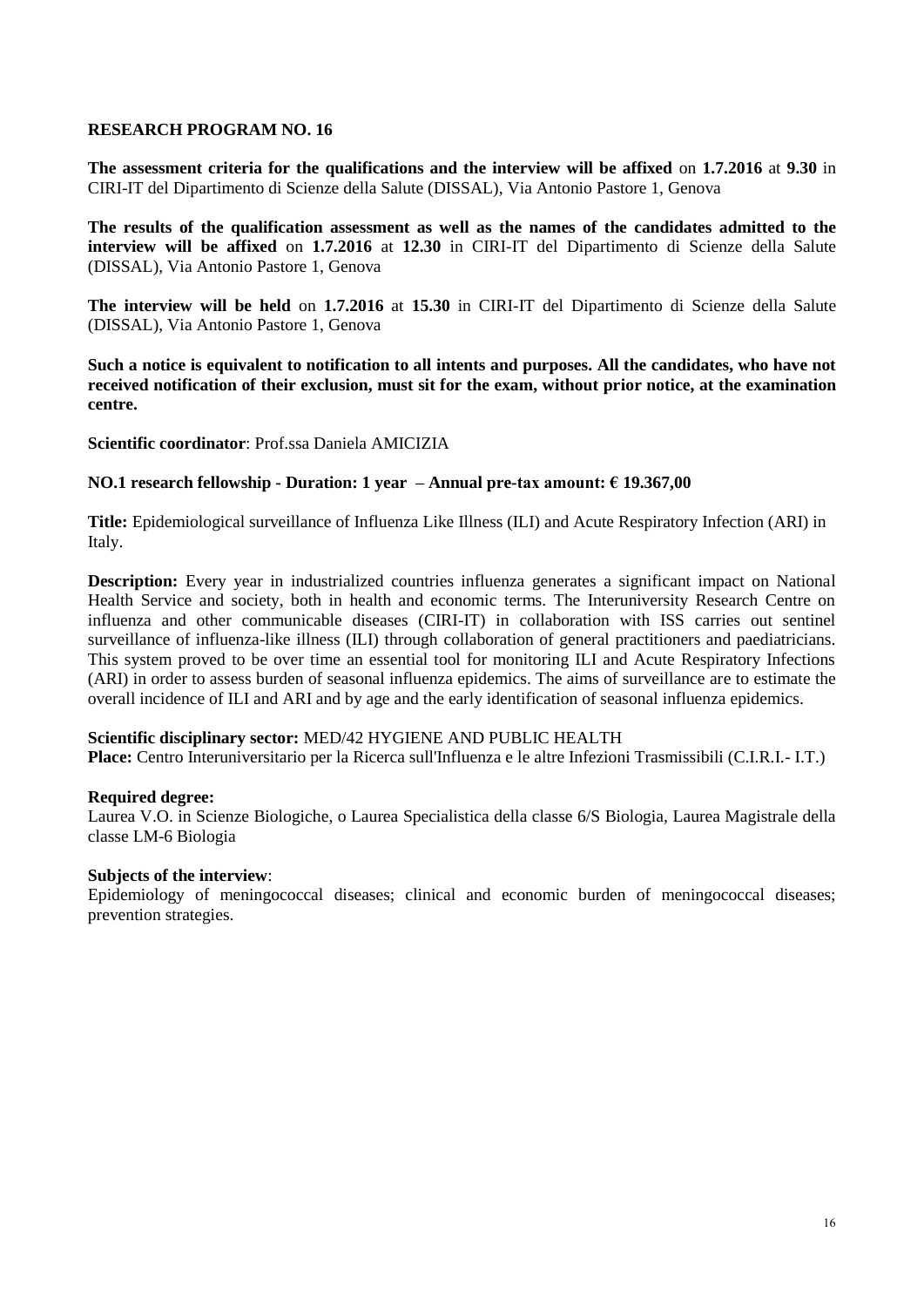**The assessment criteria for the qualifications and the interview will be affixed** on **4.7.2016** at **9.30** in Dipartimento di Scienze della Salute (DISSAL), Via Antonio Pastore 1, Genova

**The results of the qualification assessment as well as the names of the candidates admitted to the interview will be affixed** on **4.7.2016** at **12.30** in Dipartimento di Scienze della Salute (DISSAL), Via Antonio Pastore 1, Genova

**The interview will be held** on **4.7.2016** at **15.30** in Dipartimento di Scienze della Salute (DISSAL), Via Antonio Pastore 1, Genova

**Such a notice is equivalent to notification to all intents and purposes. All the candidates, who have not received notification of their exclusion, must sit for the exam, without prior notice, at the examination centre.**

**Scientific coordinator**: Prof.ssa Donatella PANATTO

#### **NO.1 research fellowship - Duration: 1 year – Annual pre-tax amount: € 19.367,00**

**Title:** Evaluation of the impact of invasive meningococcal disease in Italy

**Description:** Invasive meningococcal disease (IMD) is a severe condition and has a case-fatality rate of 10-15% and may determine lifetime sequelae in up to 40% of survivors. Data on the clinical and economic burden of IMD are lacking in Italy. In this light, this project aims at acquiring new knowledge on the clinical and socioeconomic burden of IMD. The project will be performed through two big epidemiological studies which will take into account data registered by the national invasive bacterial diseases surveillance, hospitalizations and interviews with physicians and patients. These data are fundamental in order to populate evidence-based models and to monitor the impact of new vaccination strategies.

# **Scientific disciplinary sector:** MED/42 HYGIENE AND PUBLIC HEALTH

**Place:** Dipartimento di Scienze della salute (DISSAL)

#### **Required degree:**

Laurea V.O. in Medicina e Chirurgia o Laurea Specialistica della classe 46/S Medicina e Chirurgia o Laurea Magistrale della classe LM-41 Medicina e Chirurgia

#### **Subjects of the interview**:

Epidemiology of meningococcal diseases; clinical and economic burden of meningococcal diseases; prevention strategies.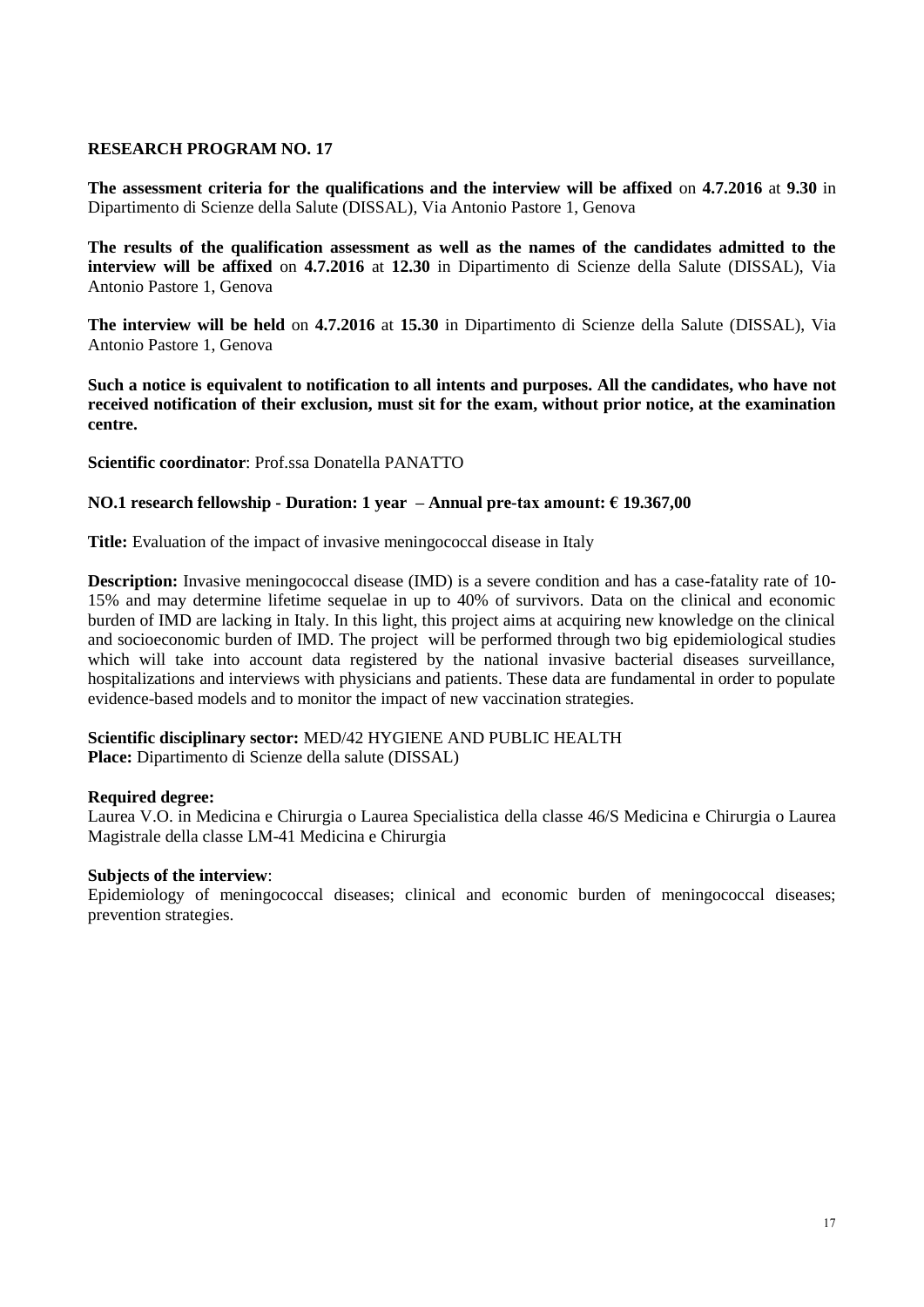# **SCIENTIFIC DISCIPLINARY AREA: CIVIL ENGINEERING AND ARCHITECTURE**

#### **RESEARCH PROGRAM NO. 18**

**The assessment criteria for the qualifications and the interview will be affixed** on **29.6.2016** at **10.00** in Direzione del Dipartimento di Scienze dell'Architettura (DSA), 4° piano, Stradone S. Agostino 37, Genova

**The results of the qualification assessment as well as the names of the candidates admitted to the interview will be affixed** on **29.6.2016** at **13.00** in Direzione del Dipartimento di Scienze dell'Architettura (DSA), 4° piano, Stradone S. Agostino 37, Genova

**The interview will be held** on **29.6.2016** at **15.00** in Direzione del Dipartimento di Scienze dell'Architettura (DSA), 4° piano, Stradone S. Agostino 37, Genova.

**Such a notice is equivalent to notification to all intents and purposes. All the candidates, who have not received notification of their exclusion, must sit for the exam, without prior notice, at the examination centre.**

**Scientific coordinator**: Prof. Enrico DASSORI

# **NO.1 research fellowship - Duration: 1 year – Annual pre-tax amount: € 19.367,00**

**Title**: Study of feasibility for university buildings in San Martino area with specific reference to the energy efficiency of buildings.

**Description**: This study of feasibility will include:

1 ) Maximum report on the overall architectural state of the buildings with identification of the elements to be retained and those of any possible demolition;

2 ) Identification of analytical functions to be placed inside buildings, even in the prospect of rationalizing the logistics needs and development of the offer of quality spaces of the entire Medical and Pharmaceutical School;

3 ) Location of the functions identified within the spaces;

4 ) Analysis of conformity of fire prevention systems in accordance with new functions spaces;

5 ) Characterization of the casings and improvement of efficientcy solutions.

#### **Scientific disciplinary sector**: ICAR/10 BUILDING DESIGN

**Place**: Dipartimento di Scienze per l'architettura (DSA)

#### **Required degree**:

Laurea Magistrale della classe LM-4 Architettura e ingegneria edile-architettura.

#### **Subjects of the interview**:

Functional specifications for buildings - Fire Safety - technical physical elements - Technical solutions for energy efficiency - National legislation in the energy field - Parametric Numerical simulation of performance under dynamic conditions using software -based building information modeling (for example Autodesk REVIT and ALLPLAN Nemetschek Group) - numerical simulation for energy efficiency audits under steady state (for example LETO ANIT and TERMOLOG Logical Soft).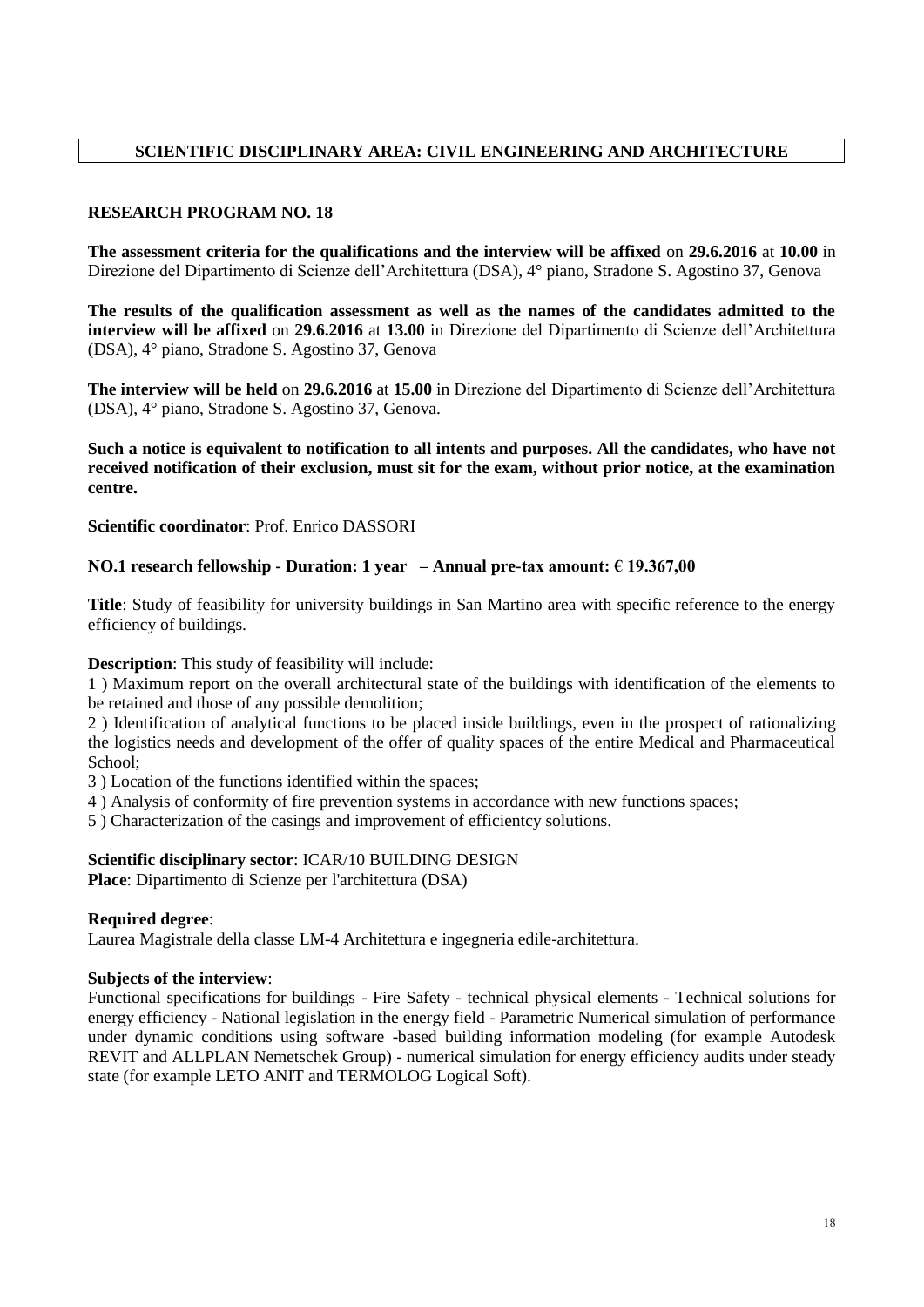**The assessment criteria for the qualifications and the interview will be affixed** on **29.6.2016** at **12.30** in Direzione del Dipartimento di Scienze dell'Architettura (DSA), Scuola Politecnica, Stradone S. Agostino 37, Genova.

**The results of the qualification assessment as well as the names of the candidates admitted to the interview will be affixed** on **30.6.2016** at **17.00** in Direzione del Dipartimento di Scienze dell'Architettura (DSA), Scuola Politecnica, Stradone S. Agostino 37, Genova.

**The interview will be held** on **1.7.2016** at **10.00** in Direzione del Dipartimento di Scienze dell'Architettura (DSA), Scuola Politecnica, Stradone S. Agostino 37, Genova.

**Such a notice is equivalent to notification to all intents and purposes. All the candidates, who have not received notification of their exclusion, must sit for the exam, without prior notice, at the examination centre.**

**Scientific coordinator**: Prof. Andrea GIACHETTA

#### **NO.1 research fellowship - Duration: 1 year – Annual pre-tax amount: € 19.367,00**

**Title**: Innovative methods and tools for sustainable city planning and design. Vegetated and green technologies: analysis, implementation and monitoring.

**Description**: The research regards the most advanced knowledge about the vegetated and green technologies at international level. Their application for urban and building design will be studied according to the most innovative methodologies to contribute to the development of knowledge in the field.

The research will test how methods and tools for a sustainable approach to design, developed in other climatic, environmental, cultural and constructive contexts, can adapt to local conditions; at the same time, it aims at developing new methods and tools, especially for Mediterranean context.

**Scientific disciplinary sector**: ICAR/12 ARCHITECTURAL TECHNOLOGY Place: Dipartimento di Scienze per l'architettura (DSA)

#### **Required degree**:

Dottorato di ricerca in Architettura

#### **Subjects of the interview**:

• Knowledge of the candidate about vegetated and green technologies for territorial and urban planning and in building design, with reference to more advanced international studies.

• Discussion of the curricular experiences of the candidate, with particular reference to his scientific production and inherent research at national and international level.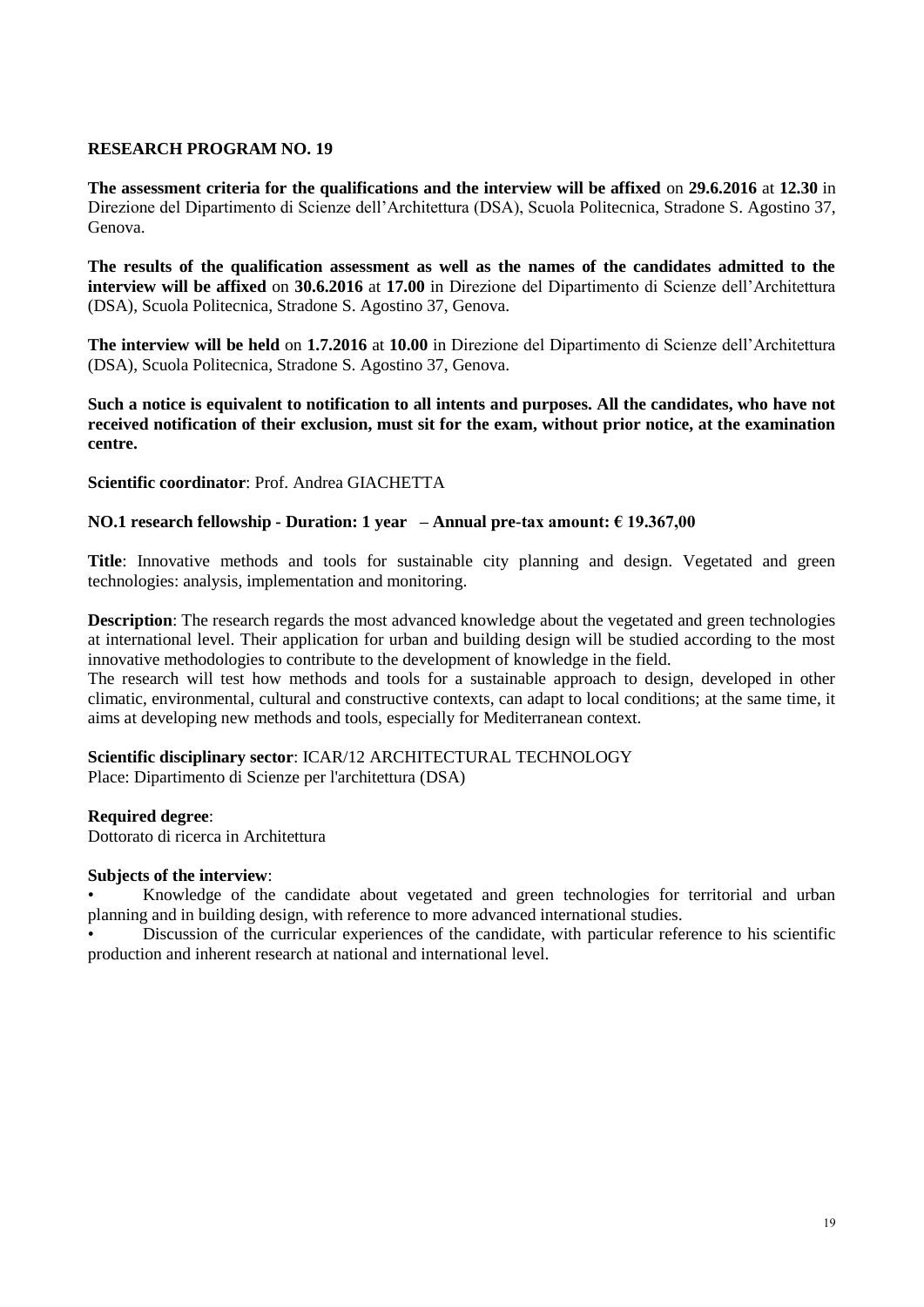# **SCIENTIFIC DISCIPLINARY AREA: INDUSTRIAL AND INFORMATION ENGINEERING**

# **RESEARCH PROGRAM NO. 20**

**The assessment criteria for the qualifications and the interview will be affixed** on **30.6.2016** at **8.00** in Dipartimento di Chimica e Chimica industriale (DCCI), Via Dodecaneso, 31, Genova

**The results of the qualification assessment as well as the names of the candidates admitted to the interview will be affixed** on **30.6.2016** at **12.00 i**n Dipartimento di Chimica e Chimica industriale (DCCI), Via Dodecaneso, 31, Genova

**The interview will be held** on **30.6.2016** at **15.00** in Dipartimento di Chimica e Chimica industriale (DCCI), Via Dodecaneso, 31, Genova

**Such a notice is equivalent to notification to all intents and purposes. All the candidates, who have not received notification of their exclusion, must sit for the exam, without prior notice, at the examination centre.**

**Scientific coordinator:** Prof. Paolo PICCARDO

# **NO.1 research fellowship - Duration: 1 year – Annual pre-tax amount: € 19.367,00**

**Title:** Usage of metallic coatings (Cu, Co, Mn base) on stainless steels to be used at temperatures in the range 700°C - 800°C.

**Description:** Stainless steels are used in various applications at high temperature where their ability to get naturally covered by a passive and resistant chromium base oxide layer is demanded. Metallic coating containing Co, Cu and Mn are proposed in order to obtain spinel layers showing higher thermal and chemical resistance at high temperature.

**Scientific disciplinary sector:** ING-IND/21 METALLURGY **Place:** Dipartimento di Chimica e Chimica industriale (DCCI)

#### **Required degree:**

Dottorato di ricerca in Scienze e Tecnologie Chimiche

#### **Subjects of the interview:**

Usage of stainless steels in applications at high temperature, usage of protective coatings for stainless steels, evaluation of materials reactivity at high temperature by electrochemical measurements.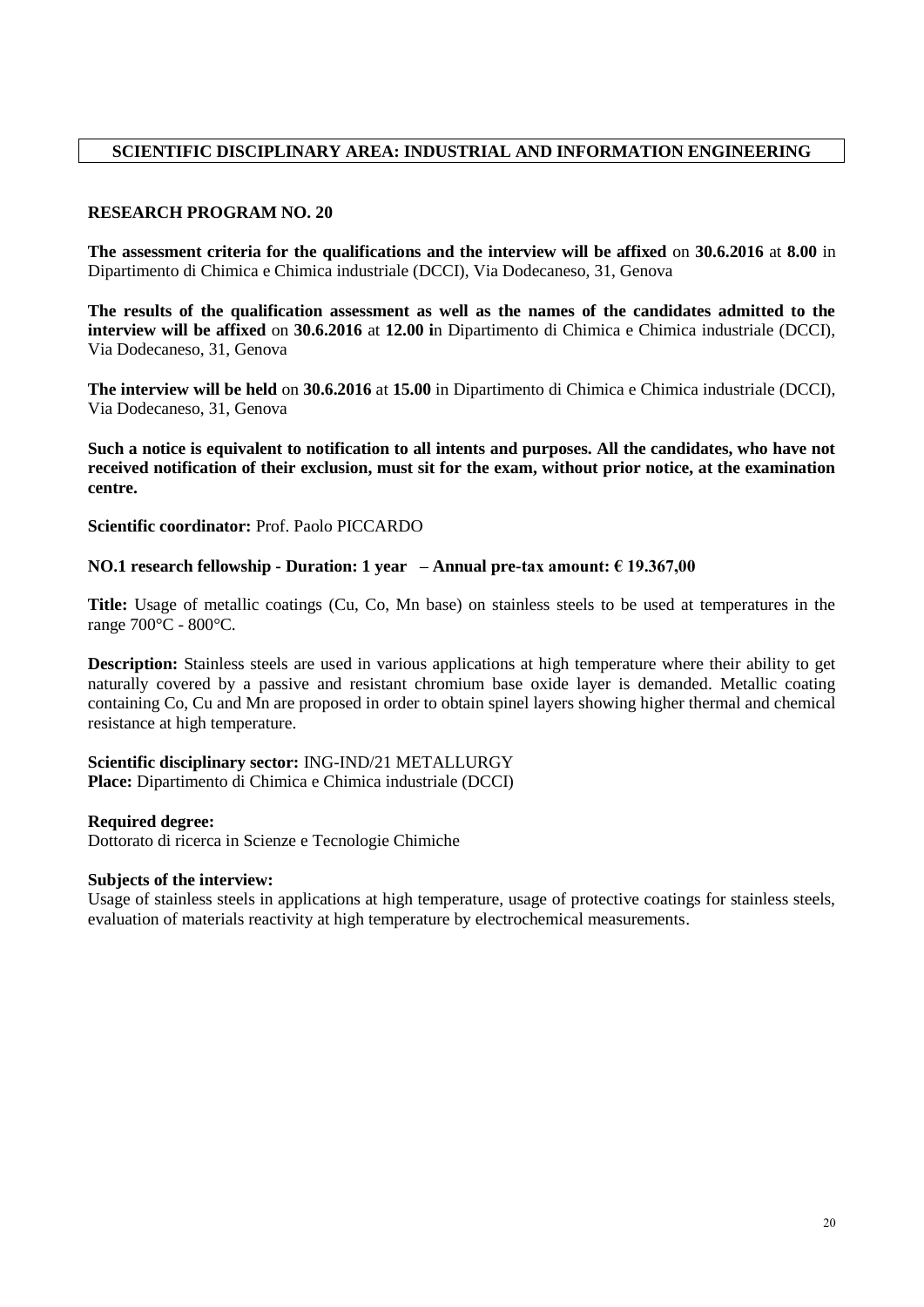**The assessment criteria for the qualifications and the interview will be affixed** on **29.6.2016** at **8.00** in Dipartimento di Chimica e Chimica industriale (DCCI), Via Dodecaneso, 31, Genova

**The results of the qualification assessment as well as the names of the candidates admitted to the interview will be affixed** on **29.6.2016** at **12.00** in Dipartimento di Chimica e Chimica industriale (DCCI), Via Dodecaneso, 31, Genova

**The interview will be held** on **29.6.2016** at **15.00** in Dipartimento di Chimica e Chimica industriale (DCCI), Via Dodecaneso, 31, Genova

**Such a notice is equivalent to notification to all intents and purposes. All the candidates, who have not received notification of their exclusion, must sit for the exam, without prior notice, at the examination centre.**

**Scientific coordinator:** Prof. Paolo PICCARDO

#### **NO.1 research fellowship - Duration: 1 year – Annual pre-tax amount: € 19.367,00**

**Title:** Research, development and characterization of a Cu base alloy to be applied for the prepation of food products in order to obtain the "Food Bronze".

**Description:** A wide part of food placed on the market industrially manufactured enters in contact with metals. The "Italian Pasta trafilata al bronzo" is worldwide known and uses Cu base alloys cylinders where the dough under preparation is pressed in order to obtain the final shape with the desired superficial roughness. To investigate and develop a suitable Cu base alloy which responds to the needs of "pasta" production is one of the goals of this activity: no cations release in the food, no alteration of the cylinder, controlled storage and maintenance.

The second part of the research is related to electrochemical and analytical investigations in order to estimate the corrosion resistance of the alloy at operating conditions and the interaction between the dough and the metal.

**Scientific disciplinary sector:** ING-IND/21 METALLURGY **Place:** Dipartimento di Chimica e Chimica industriale (DCCI)

#### **Required degree:**

Dottorato di ricerca in Scienze e Tecnologie Chimiche

#### **Subjects of the interview:**

Cu base alloy, wet corrosion, microbiologically induced corrosion, ICP analyses of solutions.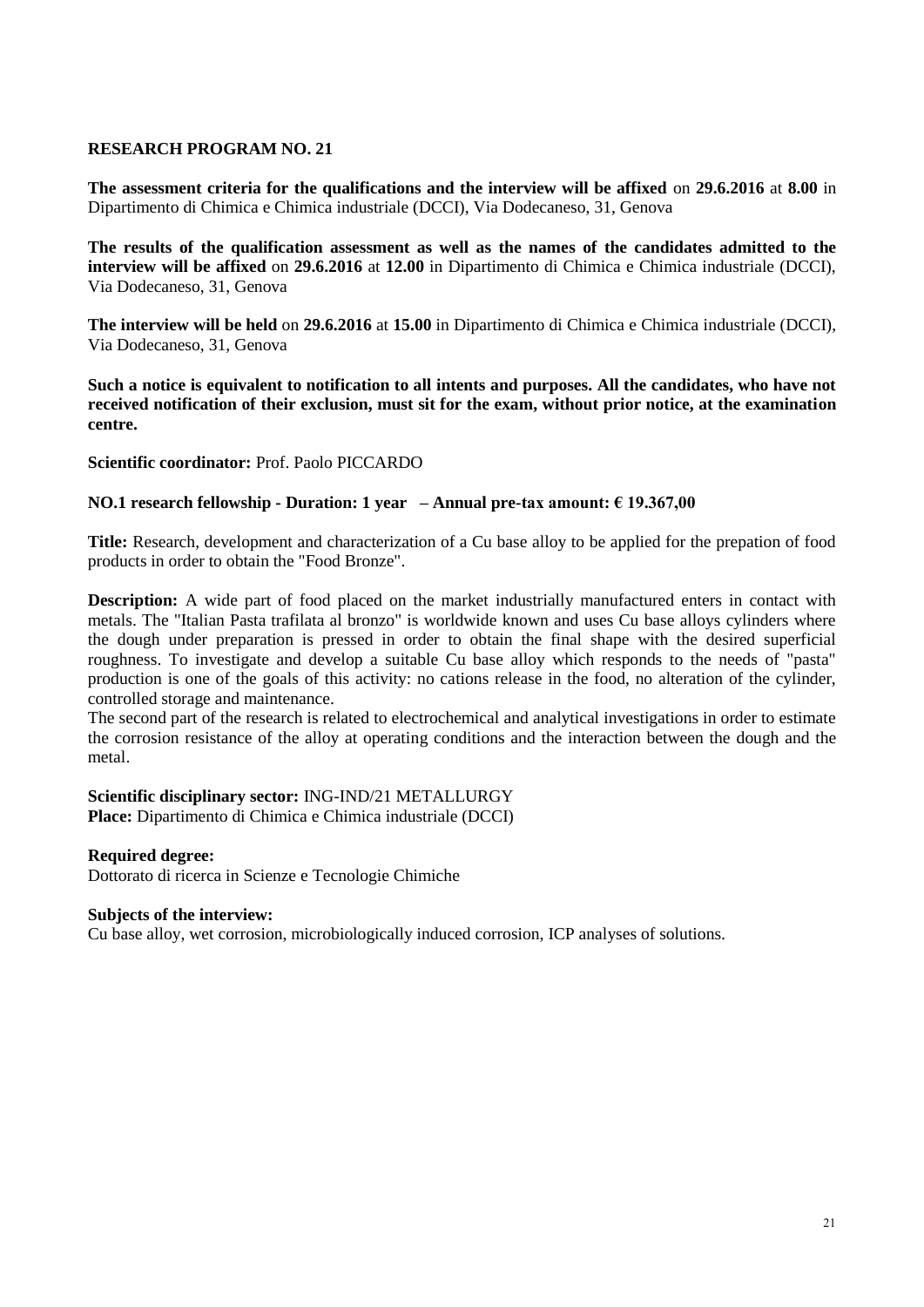**The assessment criteria for the qualifications and the interview will be affixed** on **1.7.2016** at **8.00** in Dipartimento di Chimica e Chimica industriale (DCCI), Via Dodecaneso, 31, Genova

**The results of the qualification assessment as well as the names of the candidates admitted to the interview will be affixed** on **1.7.2016** at **12.00** in Dipartimento di Chimica e Chimica industriale (DCCI), Via Dodecaneso, 31, Genova

**The interview will be held** on **1.7.2016** at **15.00** in Dipartimento di Chimica e Chimica industriale (DCCI), Via Dodecaneso, 31, Genova

**Such a notice is equivalent to notification to all intents and purposes. All the candidates, who have not received notification of their exclusion, must sit for the exam, without prior notice, at the examination centre.**

**Scientific coordinator:** Prof. Paolo PICCARDO

#### **NO.1 research fellowship - Duration: 1 year – Annual pre-tax amount: € 19.367,00**

**Title:** Glass - metal interaction in SOFC stacks.

**Description:** An SOFC stack needs structural materials showing high and long lasting resistance at extreme operating conditions in terms of physical (e.g. temperature, electric field), chemical (interactions with other materials and the environment) and mechanical properties. Their integrity and durability largely affects the system stability, this research is therefore focused to evaluate a few ferritic stainless steel-glass pairs by duly designed tests in order to define their suitability as structural materials of SOFC stacks.

#### **Scientific disciplinary sector:** ING-IND/21 METALLURGY

**Place:** Dipartimento di Chimica e Chimica industriale (DCCI)

#### **Required degree:**

Dottorato di ricerca in Scienze e Tecnologie Chimiche

#### **Subjects of the interview:**

Usage of stainless steels in application at high temperature, characterization of glass materils by spectroscopic techniques, steel-glass interaction.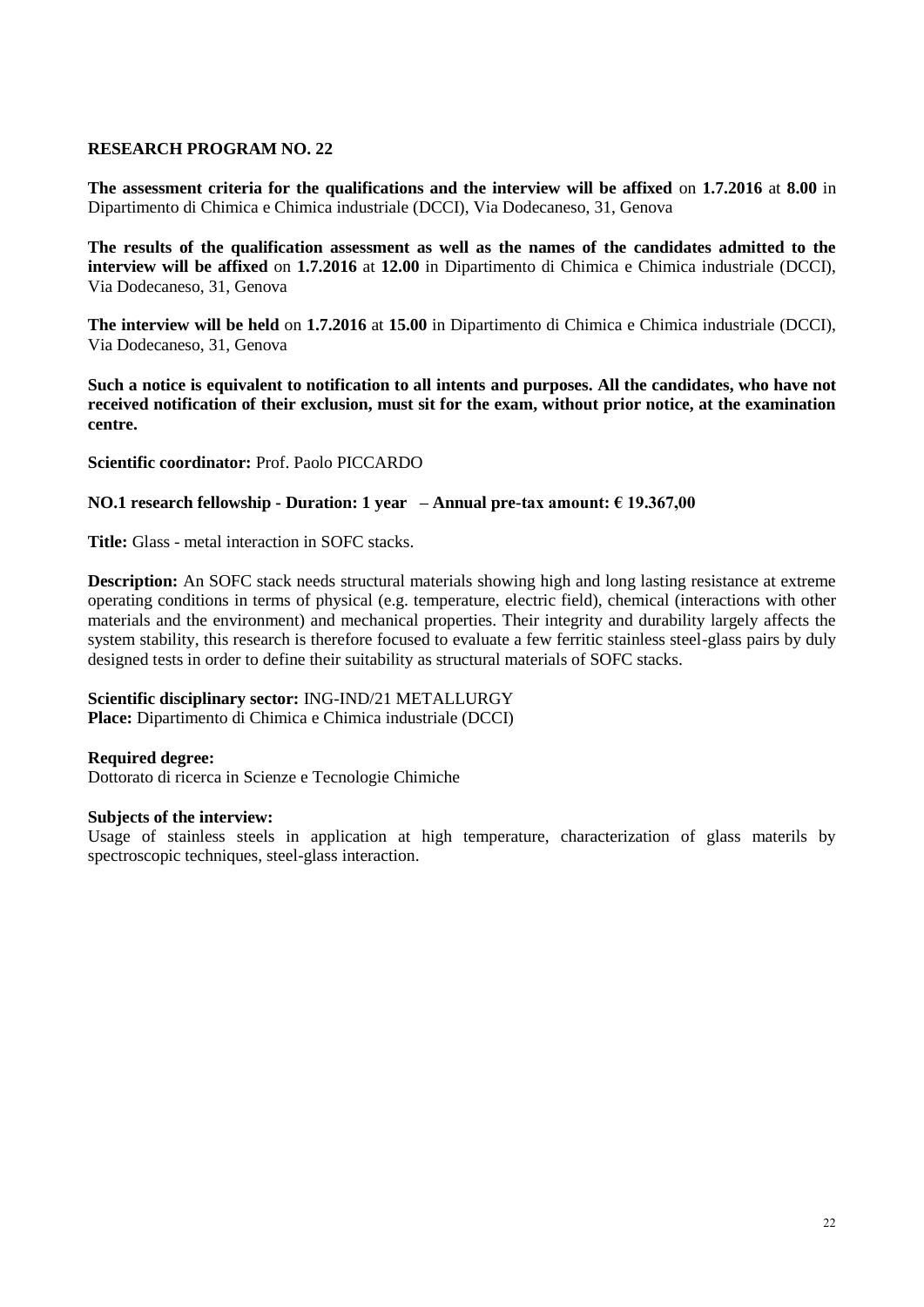**The assessment criteria for the qualifications and the interview will be affixed** on **29.6.2016** at **8.30** in Dipartimento di ingegneria navale, elettrica, elettronica e delle telecomunicazioni (DITEN) Via all'Opera Pia 11a, Genova

**The results of the qualification assessment as well as the names of the candidates admitted to the interview will be affixed** on **29.6.2016** at **12.00** in Dipartimento di ingegneria navale, elettrica, elettronica e delle telecomunicazioni (DITEN) Via all'Opera Pia 11a, Genova

**The interview will be held** on **29.6.2016** at **12.30** in Dipartimento di ingegneria navale, elettrica, elettronica e delle telecomunicazioni (DITEN) Via all'Opera Pia 11a, Genova

**Such a notice is equivalent to notification to all intents and purposes. All the candidates, who have not received notification of their exclusion, must sit for the exam, without prior notice, at the examination centre.**

#### **Scientific coordinator**: Prof. Mario MARCHESONI

#### **NO.1 research fellowship - Duration: 1 year – Annual pre-tax amount: € 19.367,00**

**Title:** Development and experimental implementation of sensorless control techniques for permanent magnets synchronous motor drives.

**Description:** The research project deals initially with a thorough bibliographic investigation related to existing techniques for the identification of the rotor position of an anisotropic permanent magnet synchronous motor (PMSM), in the absence of angular position sensor. Then, suitable identification techniques for isotropic motors should also be studied, evaluating the precision of the angular position estimation in different operating conditions and the bandwidth of the control loops. Finally, an isotropic PMSM drive prototype will have to be experimentally developed and the most suitable technique will have to be implemented on a digital control architecture, evaluating the obtained performance by comparison with results obtained in simulation.

#### **Scientific disciplinary sector:** ING-IND/32 POWER ELECTRONIC CONVERTERS, ELECTRICAL MACHINES AND DRIVES

**Place:** Dipartimento di Ingegneria Navale, Elettrica, Elettronica e delle Telecomunicazioni (DITEN)

#### **Required degree:**

Dottorato di ricerca in Ingegneria Elettrica

#### **Subjects of the interview:**

Advanced theory of energy static conversion, modulation and control strategies for electrical drives; use of FPGA and microprocessors in the control of energy static conversion systems.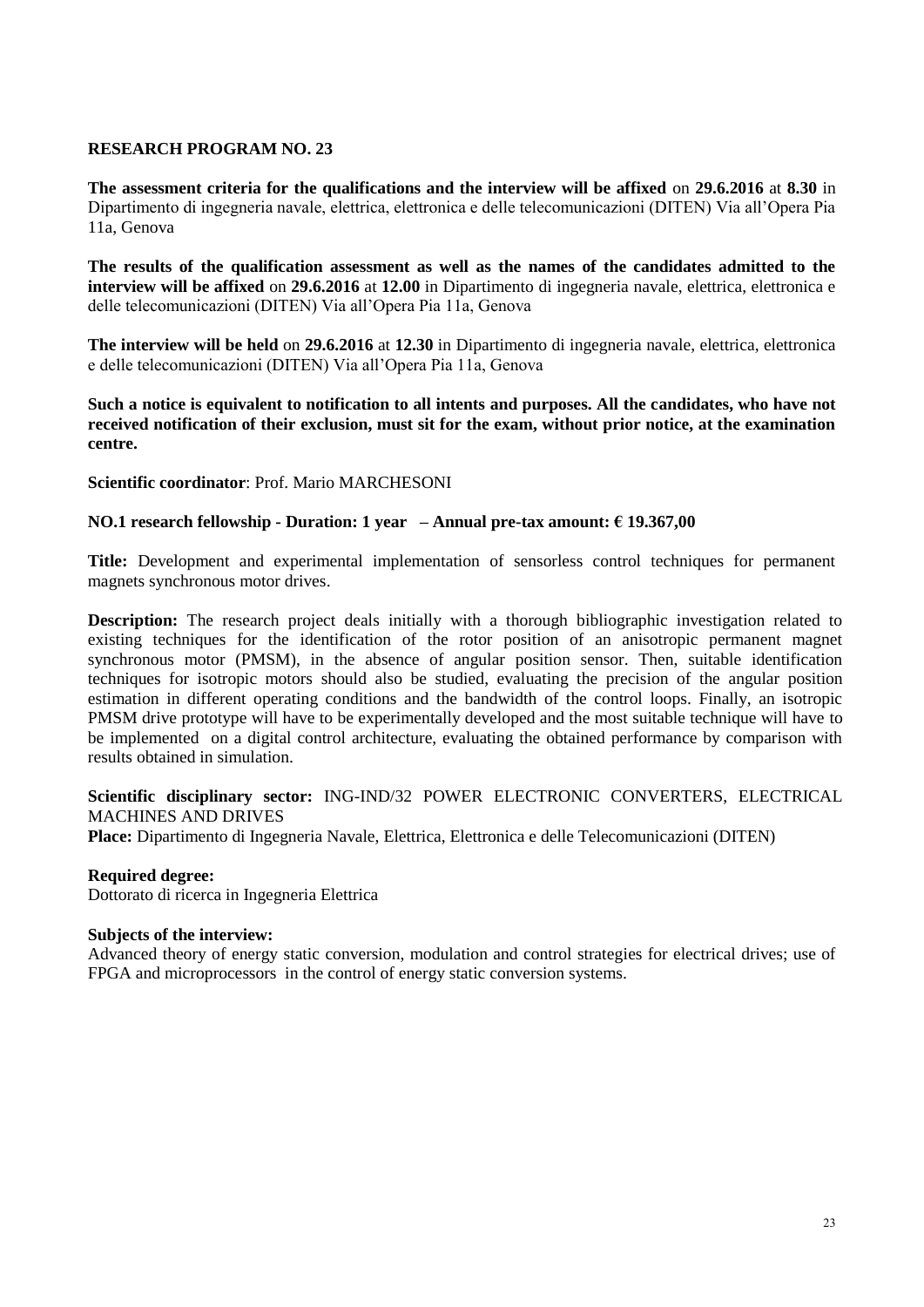**The assessment criteria for the qualifications and the interview will be affixed** on **1.7.2016** at **9.00** in Dipartimento di ingegneria navale, elettrica, elettronica e delle telecomunicazioni (DITEN) Via all'Opera Pia 11, Genova

**The results of the qualification assessment as well as the names of the candidates admitted to the interview will be affixed** on **1.7.2016** at **13.00** in Dipartimento di ingegneria navale, elettrica, elettronica e delle telecomunicazioni (DITEN) Via all'Opera Pia 11, Genova

**The interview will be held** on **1.7.2016** at **17.00** in Dipartimento di ingegneria navale, elettrica, elettronica e delle telecomunicazioni (DITEN) Via all'Opera Pia 11, Genova

#### **Such a notice is equivalent to notification to all intents and purposes. All the candidates, who have not received notification of their exclusion, must sit for the exam, without prior notice, at the examination centre.**

*As regards candidates, who are not resident or domiciled in Italy, and those, who are resident or habitually domiciled at a distance of more than 300 Km from the selection centre, the interview, if requested, can also be held by electronic means (SKYPE video conference call), promptly contacting Prof. Lucio Marcenaro on the phone number +39 010 3532060 or via the email address lucio.marcenaro@unige.it*

# **Scientific coordinator**: Prof. Lucio MARCENARO

# **NO.1 research fellowship - Duration: 1 year – Annual pre-tax amount: € 23.250,00**

**Title:** Recognizing anomalous situation in crowded environments.

**Description:** Nowadays, the increased demand of security is a particularly relevant need of our society. Therefore, systems able to automatically interpret interactions, both among people and between people and the environment, represent an actual domain of research, which still lack efficient solutions and open problems.

The crowd phenomenon has recently increasingly attracted the attention of worldwide researchers. Different implications related to crowd behavior analysis can be considered, since both technical and social aspect is still under researchers' investigation.

The main objective of the research activity is to study and develop novel signal processing techniques for automatic detection of anomalous and potentially dangerous situation in crowded environments.

#### **Scientific disciplinary sector:** ING-INF/03 TELECOMMUNICATIONS

**Place:** Dipartimento di Ingegneria Navale, Elettrica, Elettronica e delle Telecomunicazioni (DITEN)

#### **Required degree:**

Laurea V.O. in Ingegneria informatica o laurea V.O. in Ingegneria elettronica o laurea V.O. in Ingegneria biomedica o laurea V.O Ingegneria delle telecomunicazioni o laurea V.O in Informatica o laurea V.O in Fisica o Laurea Specialistica della classe 35/S Ingegneria informatica o 32/S Ingegneria elettronica o 29/S Ingegneria dell'automazione o 26/S Ingegneria biomedica o 30/S Ingegneria delle telecomunicazioni o 23/S Informatica o 100/S Tecniche e metodi per la società dell'informazione o 20/S Fisica

Laurea Magistrale della classe LM-32 Ingegneria informatica o LM-29 Ingegneria elettronica o LM-25 Ingegneria dell'automazione o LM-21 Ingegneria biomedica o LM-27 Ingegneria delle telecomunicazioni o LM-26 Ingegneria della sicurezza o LM-18 Informatica o LM-66 Sicurezza informatica o LM-91 Tecniche e metodi per la società dell'informazione o LM-17 Fisica

# **Subjects of the interview:**

Signal processing techniques, Telecommunication systems, Artificial intelligence, C++ programming language.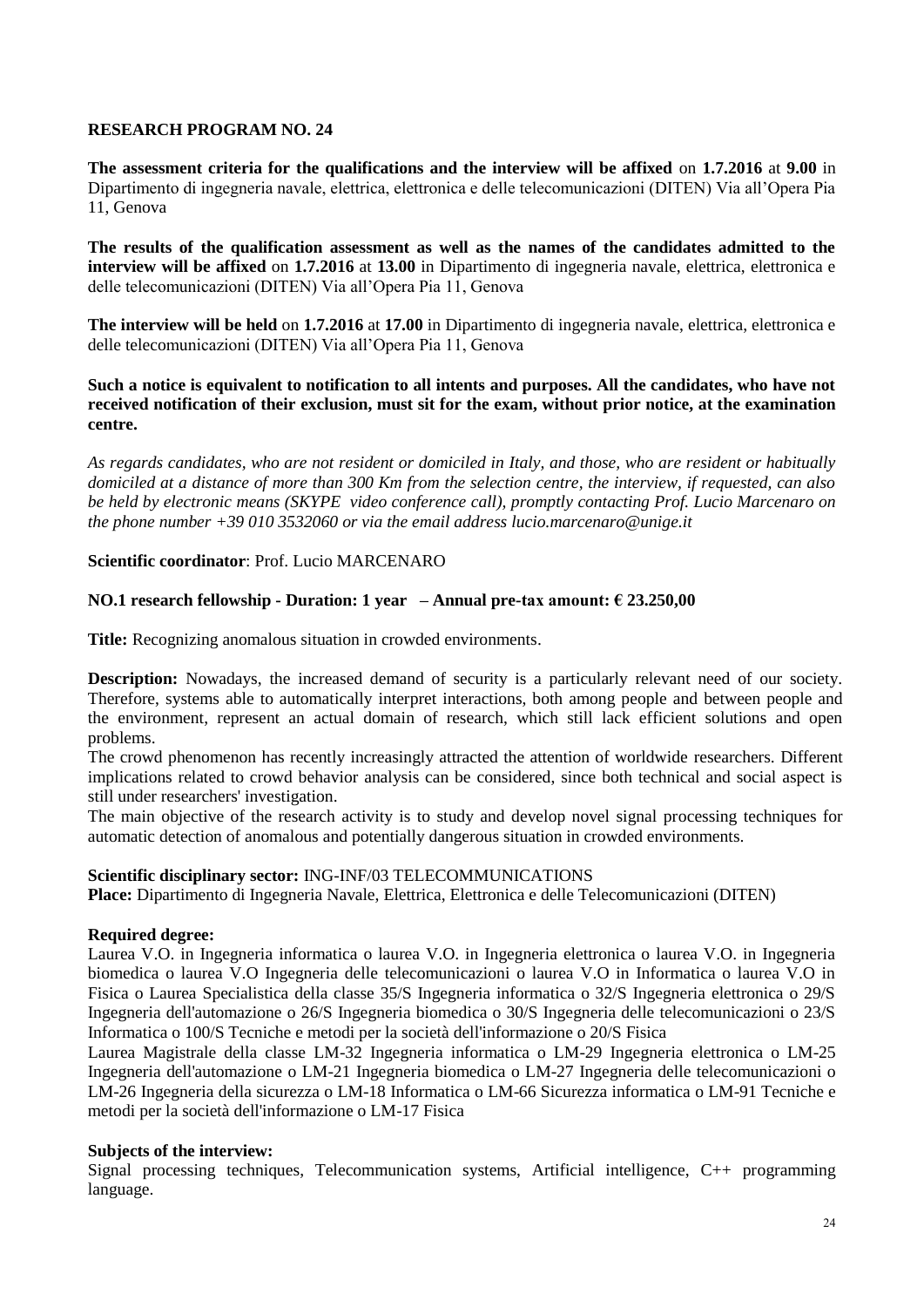The candidate will need to prove his/her knowledge of the English language.

# **RESEARCH PROGRAM NO. 25**

**The assessment criteria for the qualifications and the interview will be affixed** on **29.6.2016** at **9.00** in Dipartimento di Informatica, bioingegneria, robotica e ingegneria dei sistemi (DIBRIS), Viale Causa 13, Genova

**The results of the qualification assessment as well as the names of the candidates admitted to the interview will be affixed** on **29.6.2016** at **12.00** in Dipartimento di Informatica, bioingegneria, robotica e ingegneria dei sistemi (DIBRIS), Viale Causa 13, Genova

**The interview will be held** on **29.6.2016** at **14.00** in Dipartimento di Informatica, bioingegneria, robotica e ingegneria dei sistemi (DIBRIS), Viale Causa 13, Genova

**Such a notice is equivalent to notification to all intents and purposes. All the candidates, who have not received notification of their exclusion, must sit for the exam, without prior notice, at the examination centre.**

**Scientific coordinator**: Prof. Giovanni ADORNI

#### **NO.1 research fellowship - Duration: 1 year – Annual pre-tax amount: € 19.367,00**

**Title:** Knowledge Representation for Subject Matter Structuring.

**Description:** Designing of a knowledge representation system for scheming and organizing the educational materials, grounded on the pedagogical theories of the subject matter structuring and presentation. The basic idea pursues the Educational Concept Maps model, developed with the aim of guaranteeing the reusability of both teaching materials and knowledge structures. The knowledge structure representing the subject matter is composed of concepts and educational relations relating those concepts. Then, starting from the knowledge organization of the domain, a sequence of concepts could be generated, and the teaching materials can be associated to each concept. The idea is to select such materials through a recommender system working on the bases of didactic goals and a user profile.

**Scientific disciplinary sector:** ING-INF/05 INFORMATION PROCESSING SYSTEMS **Place:** Dipartimento di Informatica, bioingegneria, robotica e ingegneria dei sistemi (DIBRIS)

#### **Required degree:**

Dottorato di ricerca in Lingue, Culture e Tecnologie della Comunicazione e dell'Informazione

#### **Subjects of the interview:**

Foundations of Artificial Intelligence with specific focus on knowledge based Systems; Recommender Systems; Semantic Web technology; Web programming languages; Basic knowledge on Pedagogy.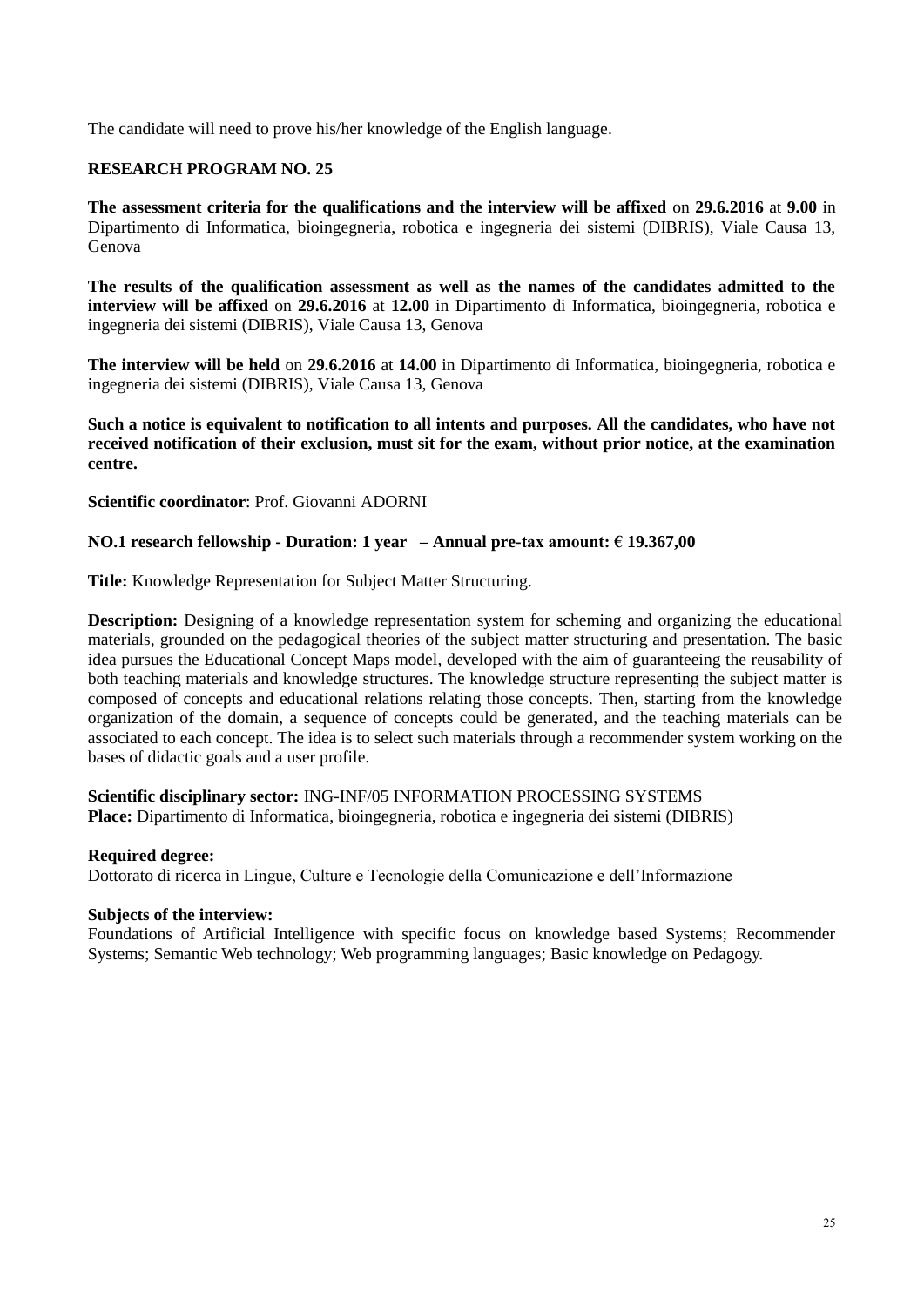**The assessment criteria for the qualifications and the interview will be affixed** on **1.7.2016** at **9.30** in Dipartimento di Informatica, bioingegneria, robotica e ingegneria dei sistemi (DIBRIS), Via all'Opera Pia 13, Genova

**The results of the qualification assessment as well as the names of the candidates admitted to the interview will be affixed** on **1.7.2016** at **12.30** in Dipartimento di Informatica, bioingegneria, robotica e ingegneria dei sistemi (DIBRIS), Via all'Opera Pia 13, Genova

**The interview will be held** on **1.7.2016** at **14.30** in Dipartimento di Informatica, bioingegneria, robotica e ingegneria dei sistemi (DIBRIS), Via all'Opera Pia 13, Genova

**Such a notice is equivalent to notification to all intents and purposes. All the candidates, who have not received notification of their exclusion, must sit for the exam, without prior notice, at the examination centre.**

**Scientific coordinator**: Prof. Davide ANGUITA

# **NO.1 research fellowship - Duration: 1 year – Annual pre-tax amount: € 19.367,00**

**Title:** Data Mining and Machine Learning techniques for predictive and descriptive analytics in industrial applications.

**Description:** The objective of the research is the development of scalable Data Mining and Machine Learning techniques for industrial applications like, for example, transportation systems and manufacturing systems, with particular reference to the methods that make use of "Big Data". It is expected that the candidate will develop algorithms for building data-driven descriptive and predictive models from sensor data, possibly able to integrate physical models of the phenomena under exam.

**Scientific disciplinary sector:** ING-INF/05 INFORMATION PROCESSING SYSTEMS **Place:** Dipartimento di Informatica, bioingegneria, robotica e ingegneria dei sistemi (DIBRIS)

#### **Required degree:**

Laurea Magistrale della classe LM-18 Informatica o LM-29 Ingegneria elettronica o LM-31 Ingegneria Gestionale o LM-32 Ingegneria Informatica

#### **Subjects of the interview:**

Algorithms and methods of Data Mining and Machine Learning, industrial applications of "Big Data", predictive and descriptive models for industrial applications.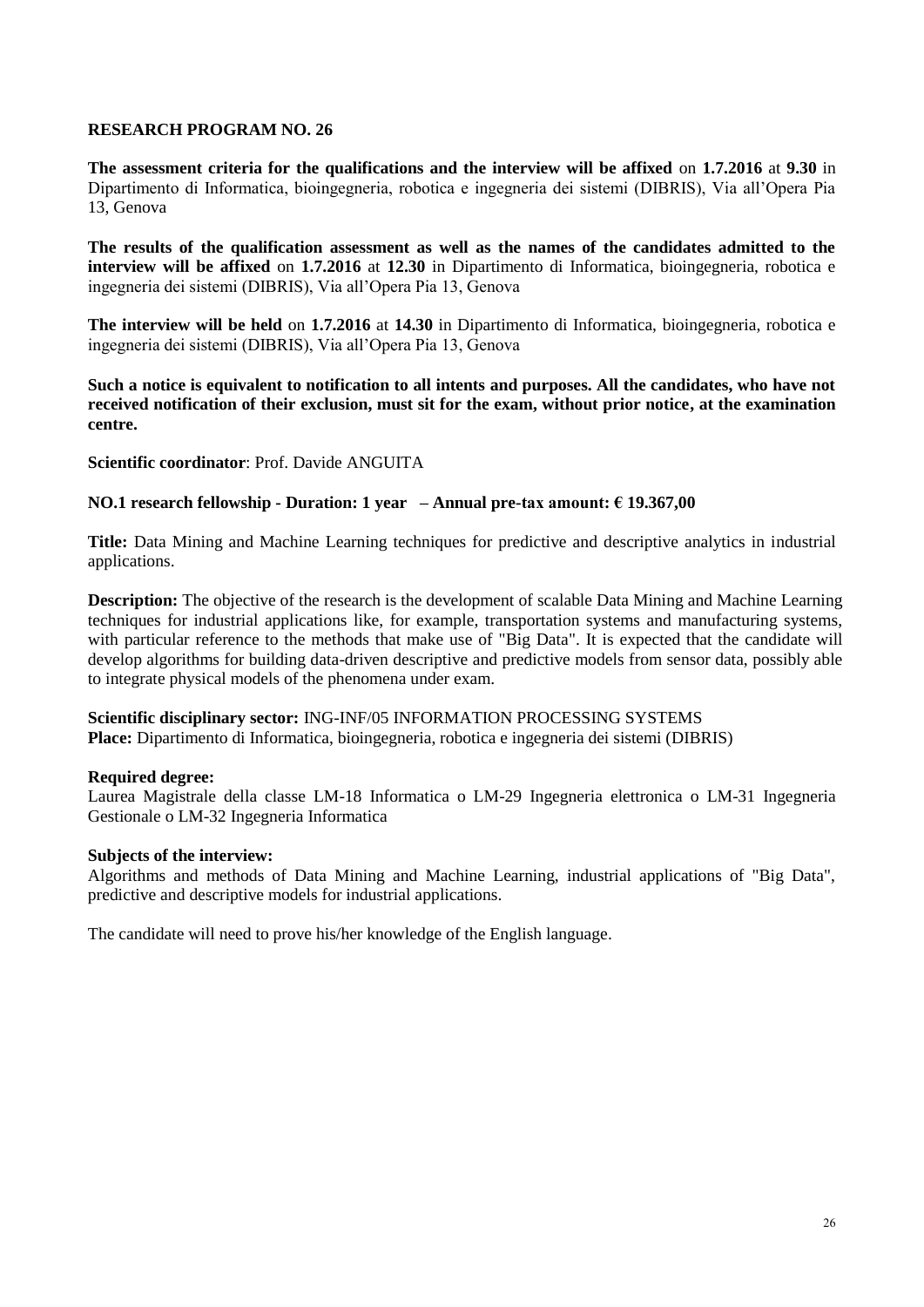**The assessment criteria for the qualifications and the interview will be affixed** on **5.7.2016** at **9.00** in Dipartimento di Informatica, bioingegneria, robotica e ingegneria dei sistemi (DIBRIS), Via Opera Pia 13, Genova

**The results of the qualification assessment as well as the names of the candidates admitted to the interview will be affixed** on **5.7.2016** at **13.00** in Dipartimento di Informatica, bioingegneria, robotica e ingegneria dei sistemi (DIBRIS), Via Opera Pia 13, Genova

**The interview will be held** on **5.7.2016** at **14.00** in Dipartimento di Informatica, bioingegneria, robotica e ingegneria dei sistemi (DIBRIS), Via Opera Pia 13, Genova

**Such a notice is equivalent to notification to all intents and purposes. All the candidates, who have not received notification of their exclusion, must sit for the exam, without prior notice, at the examination centre.**

**Scientific coordinator**: Prof. Pierpaolo BAGLIETTO

# **NO.1 research fellowship - Duration: 1 year – Annual pre-tax amount: € 19.367,00**

**Title:** Design, development and test of software platform for "in memory data store" in the application domain of Infomobility, Logistics, Safety and Security (ILS).

#### **Description:** The research activities are:

- Definition of the requirements for software platforms for service integration in the application domain of Infomobility, Logistics, Safety and Security (ILS).
- Definition of a scalable solution based on a software platform for "in memory data store".
- Development of a laboratory prototype.
- The expected research results are:
- A high scalability software platform for service and application integration.
- A functional and performance analysis of the software platform.

**Scientific disciplinary sector:** ING-INF/05 INFORMATION PROCESSING SYSTEMS **Place:** Centro Interuniversitario sull'Ingegneria delle Piattaforme Informatiche (CIPI)

#### **Required degree:**

Laurea Magistrale della classe LM-32 Ingegneria informatica

#### **Subjects of the interview:**

C/C++ and Java/JEE programing, Framework OSGi. Development of protocols and management systems for command and control platforms. Architectures, integration and composition models for application services (e.g. Infinispan, BPEL engines). Design and development of virtualized systems based on XEN/KVM and VMWare platforms.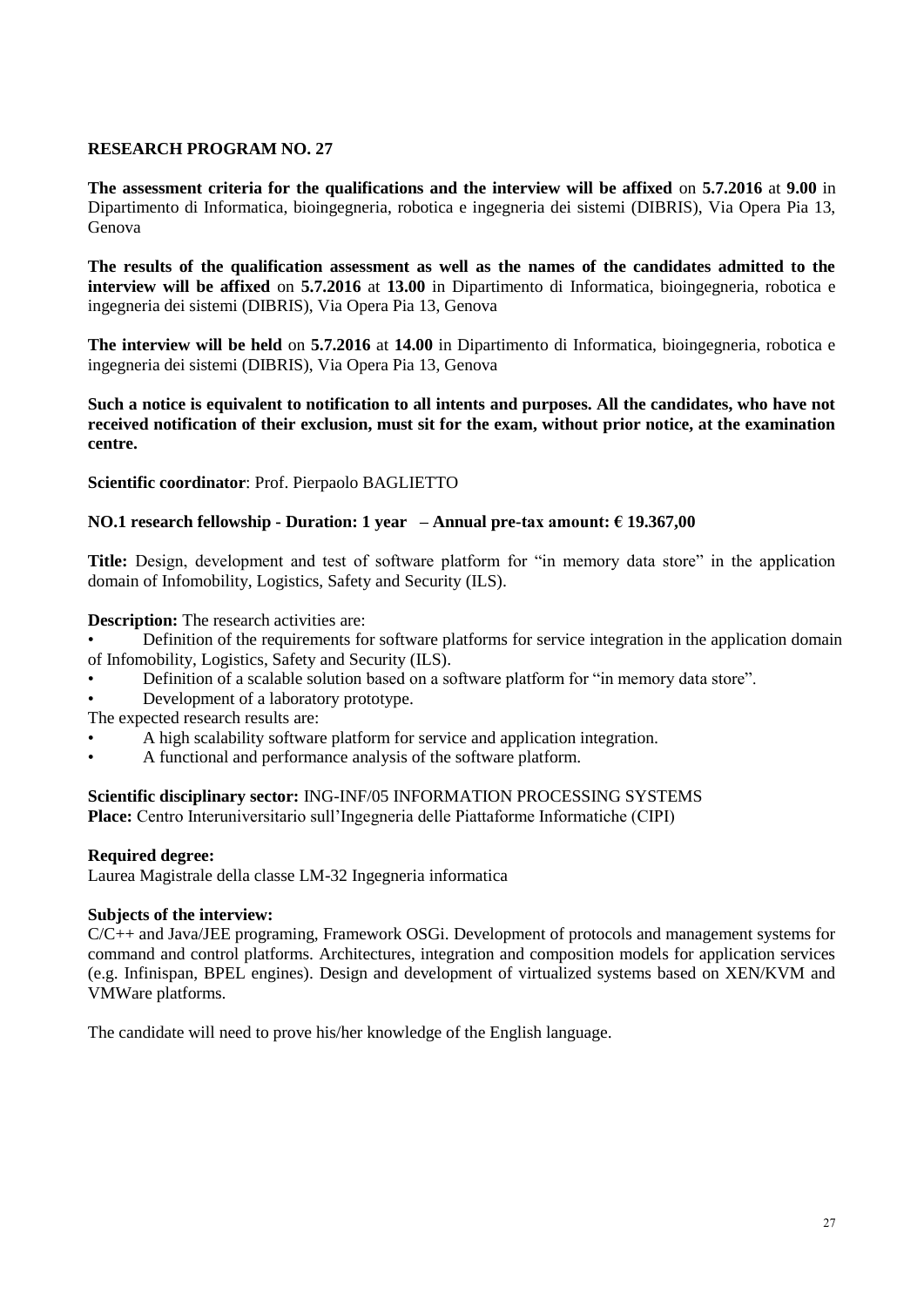**The assessment criteria for the qualifications and the interview will be affixed** on **29.6.2016** at **8.30** in Dipartimento di Informatica, bioingegneria, robotica e ingegneria dei sistemi (DIBRIS), Via Opera Pia 13, Genova

**The results of the qualification assessment as well as the names of the candidates admitted to the interview will be affixed** on **29.6.2016** at **12.30** in Dipartimento di Informatica, bioingegneria, robotica e ingegneria dei sistemi (DIBRIS), Via Opera Pia 13, Genova

**The interview will be held** on **29.6.2016** at **14.30** in Dipartimento di Informatica, bioingegneria, robotica e ingegneria dei sistemi (DIBRIS), Via Opera Pia 13, Genova

**Such a notice is equivalent to notification to all intents and purposes. All the candidates, who have not received notification of their exclusion, must sit for the exam, without prior notice, at the examination centre.**

*As regards candidates, who are not resident or domiciled in Italy, and those, who are resident or habitually domiciled at a distance of more than 300 Km from the selection centre, the interview, if requested, can also be held by electronic means (SKYPE video conference call), promptly contacting Prof. Antonio Sgorbissa on the phone number +39 010 3532706 or via the email address Antonio.sgorbissa@unige.it*

#### **Scientific coordinator**: Prof. Antonio SGORBISSA

#### **NO.1 research fellowship - Duration: 1 year – Annual pre-tax amount: € 19.367,00**

**Title:** Wearable sensors, robots, and intelligent systems for search and rescue.

**Description:** The project is aimed at developing software technologies, in particular wearable and robotic systems, to support personnel involved in monitoring and exploration. The reference application is environmental monitoring and post disaster intervention.

Wearable systems and robots will be equipped with sensors and intelligent algorithms to support human operators in their tasks: the project faces issues related to HW/SW development and integration, knowledge representation, data fusion, self-localization and map building, planning and control.

**Scientific disciplinary sector:** ING-INF/05 INFORMATION PROCESSING SYSTEMS **Place:** Dipartimento di Informatica, bioingegneria, robotica e ingegneria dei sistemi (DIBRIS)

#### **Required degree:**

Laurea Specialistica della classe 32/S Ingegneria elettronica o 35/S Ingegneria informatica o Laurea Magistrale della classe LM-29 Ingegneria elettronica o LM-32 Ingegneria Informatica

#### **Subjects of the interview:**

Methods and algorithms for robotic control, navigation, localization, planning, sensor fusion.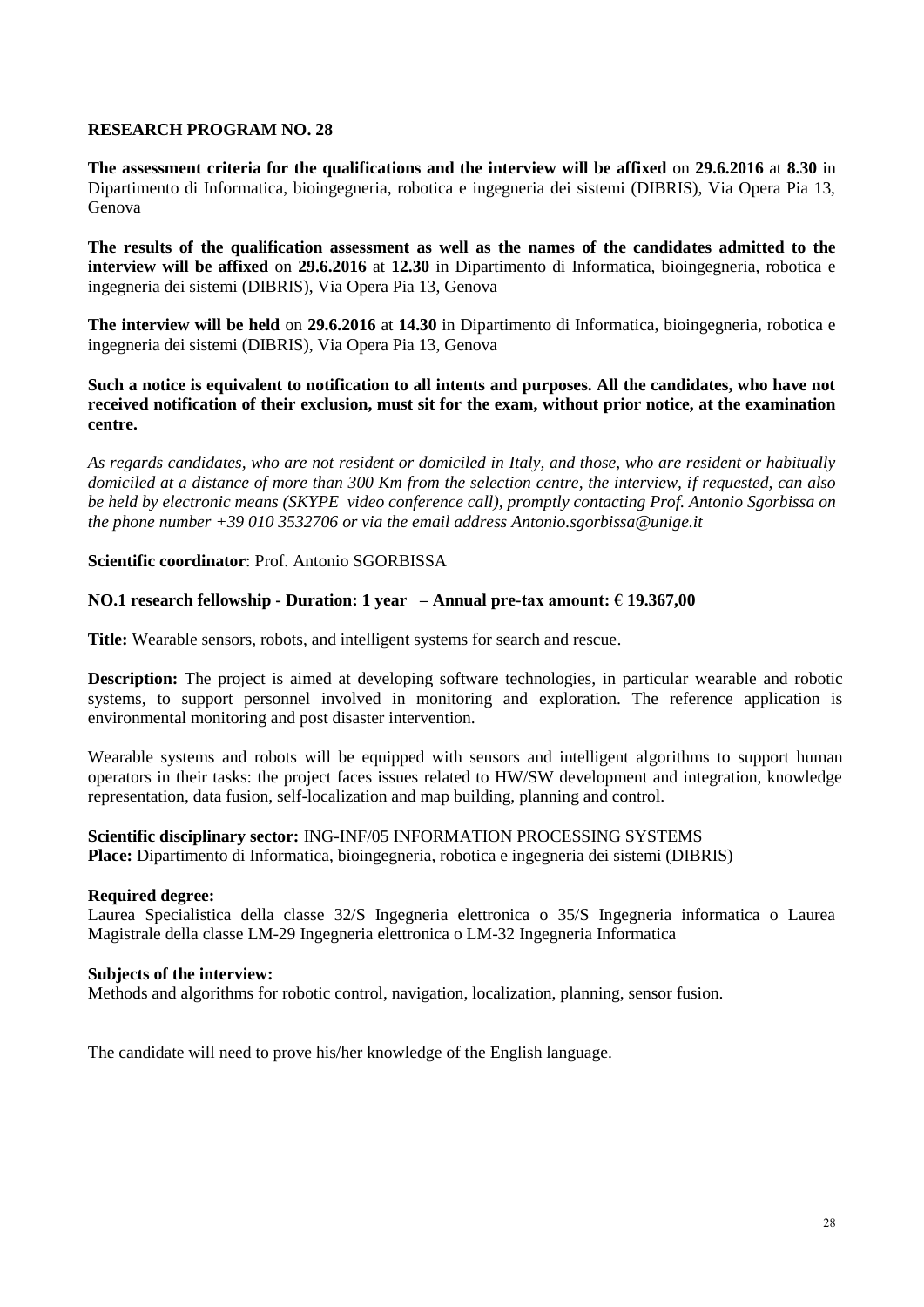**The assessment criteria for the qualifications and the interview will be affixed** on **18.7.2016** at **8.30** in Dipartimento di Ingegneria meccanica, energetica, gestionale e dei trasporti (DIME), Via Opera Pia 15a, Genova

**The results of the qualification assessment as well as the names of the candidates admitted to the interview will be affixed** on **18.7.2016** at **12.00** in Dipartimento di Ingegneria meccanica, energetica, gestionale e dei trasporti (DIME), Via Opera Pia 15a, Genova

**The interview will be held** on **18.7.2016** at **12.15** in Dipartimento di Ingegneria meccanica, energetica, gestionale e dei trasporti (DIME), Via Opera Pia 15a, Genova

**Such a notice is equivalent to notification to all intents and purposes. All the candidates, who have not received notification of their exclusion, must sit for the exam, without prior notice, at the examination centre.**

*As regards candidates, who are not resident or domiciled in Italy, and those, who are resident or habitually domiciled at a distance of more than 300 Km from the selection centre, the interview, if requested, can also be held by electronic means (SKYPE video conference call), promptly contacting Prof. Matteo Zoppi on the phone number +39 3204382160 or via the email address zoppi@dimec.unige.it*

#### **Scientific coordinator**: Prof. Matteo ZOPPI

# **NO.1 research fellowship - Duration: 1 year – Annual pre-tax amount: € 19.367,00**

**Title:** Development of the application and of a market for the APT 796 demining machine.

**Description:** The research group of UNIGE-DIME partner of the EU project TIRAMISU completed within TIRAMISU the development of an innovative machine for humanitarian demining based on the chassis of an agricultural tractor. The commercial name of the machine is APT 796. At the moment effort has to be put in the transfer of the technology, with the machine moved from the current level of advanced demonstrator to a machine fully commercial and in use. APT is innovative because associated to a new and more effective method of operation compared to what applied today with the machines available on the market: this development needs an effort of development, presentation and testing with the end-users; the research will cover these topics. The researcher enrolled shall have an outstanding experience and knowledge in the area of humanitarian demining with years of activity documented; the work will comprise the development of the method of use of APT and its testing with national demining agencies and demining organizations.

#### **Scientific disciplinary sector:** ING-IND/13 APPLIED MECHANICS

**Place:** Dipartimento di Ingegneria meccanica, energetica, gestionale e dei trasporti (DIME)

#### **Required degree:**

Laurea Magistrale della classe LM-1 Antropologia culturale ed etnologia o della classe LM-14 Filologia moderna o della classe LM-33 Ingegneria meccanica o della classe LM-52 Relazioni internazionali o della classe LM-57 Scienze dell`educazione degli adulti e della formazione continua o della classe LM-62 Scienze della politica o della classe LM-81 Scienze per la cooperazione allo sviluppo o della classe LM-85 Scienze pedagogiche.

#### **Subjects of the interview:**

Humanitarian demining and humanitarian mine action: objectives, methods, equipment and tools. Standing operating procedures and standard of reference. Operating procedures for technical survey and mine clearance. Field practice and experience.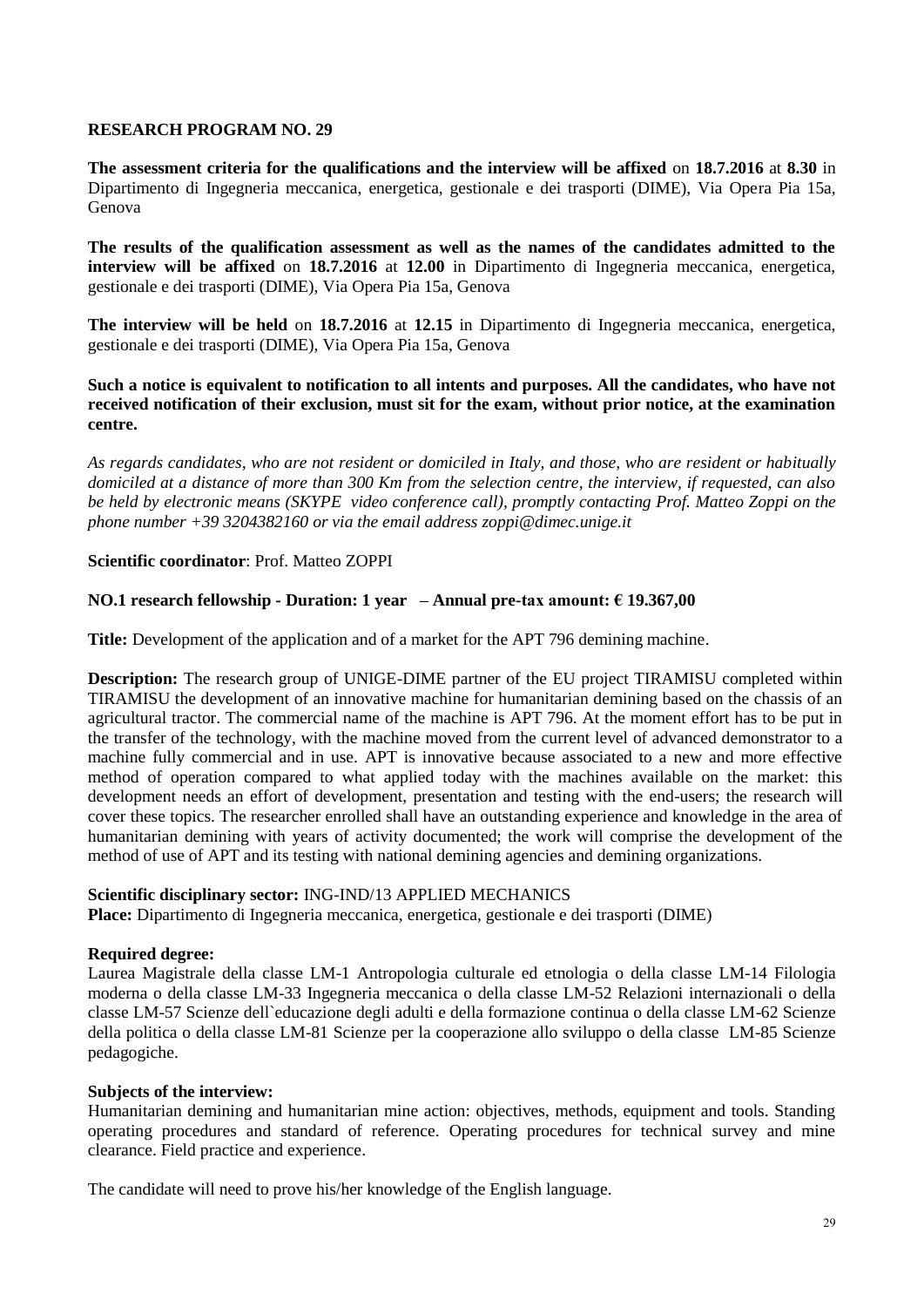# **Scientific coordinator**: Prof. Carmelina RUGGIERO

#### **NO.1 research fellowship - Duration: 2 year – Annual pre-tax amount: € 19.367,00**

**Title:** Nanoinformatics and omics technologies: computational systems development and simulations.

**Description:** The main objectives of the proposed research project relate to biotechnology aspects that have recently developed in the post genomics era (such as genomics, proteomics and epigenetics) and nanotechnology, which have developed in parallel to them. In nanotechnology field it is expected to develop aspects of nanoinformatics for modelling and simulation of nanostructures by taking into account their chemical and physical properties and structural properties and parameters related to the environment. For genomics, proteomics and epigenetics it is expected to study molecular interactions by means of molecular modelling methods such as the discrete molecular dynamics for the detailed characterization of protein structures.

**Scientific disciplinary sector:** ING-INF/06 ELECTRONIC AND INFORMATICS BIOENGINEERING **Place:** Dipartimento di Informatica, bioingegneria, robotica e ingegneria dei sistemi (DIBRIS)

#### **Required degree:**

Dottorato di ricerca in Nanotecnologie

#### **Subjects of the interview:**

Scientific experience of the applicant with special reference to the potential of mathematical modelling for bio-nanotechnology, big data managing in bio-nanotechnology, analysis of international data bases of materials related to bio-nanotechnologies.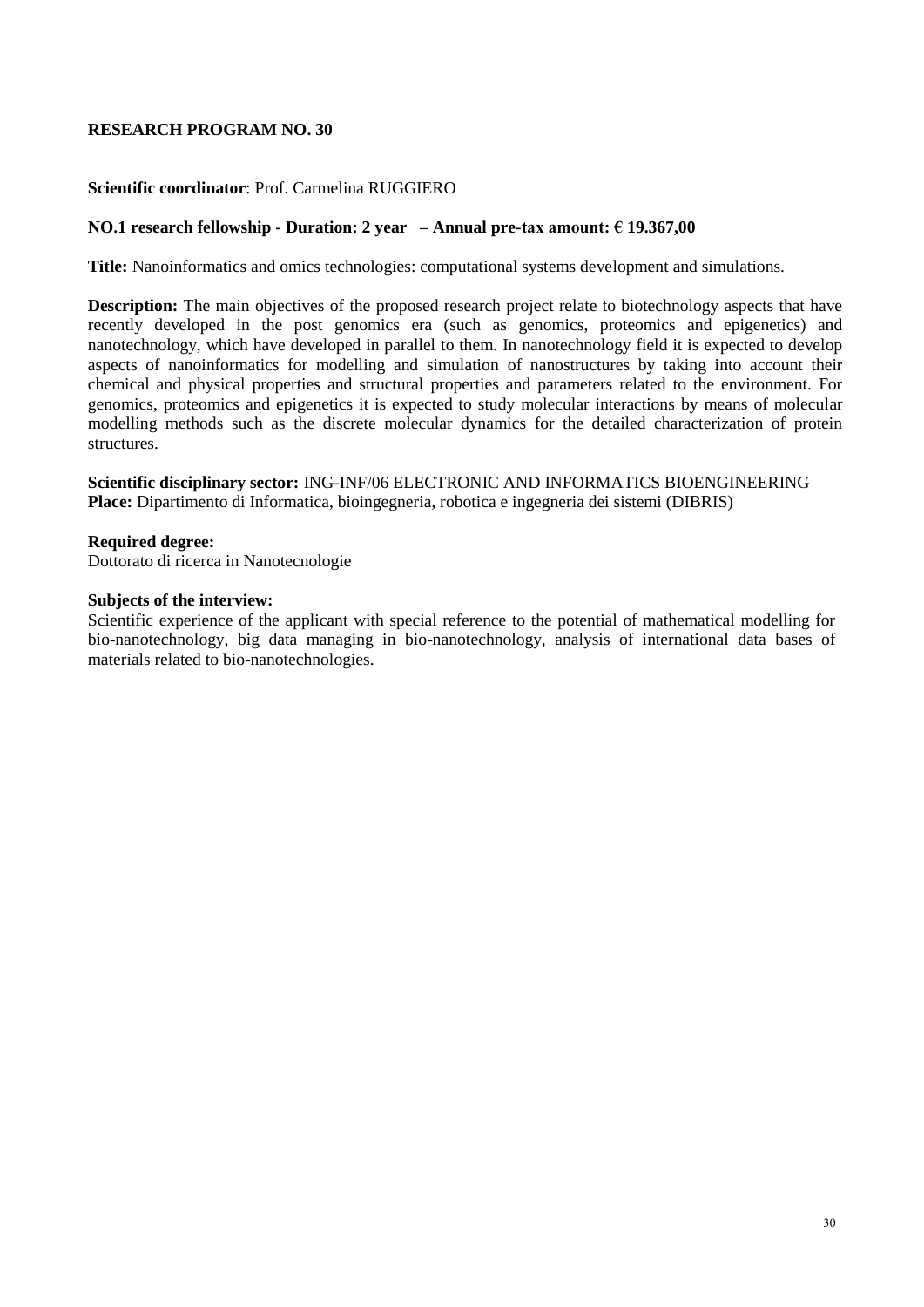# **SCIENTIFIC DISCIPLINARY AREA: ECONOMICS AND STATISTICS**

# **RESEARCH PROGRAM NO. 31**

**The assessment criteria for the qualifications and the interview will be affixed** on **6.7.2016** at **9.00** in Dipartimento di Italianistica, romanistica, antichistica, arti e spettacolo (DIRAAS), III piano, Via Balbi 4, Genova

**The results of the qualification assessment as well as the names of the candidates admitted to the interview will be affixed** on **6.7.2016** at **12.00** in Dipartimento di Italianistica, romanistica, antichistica, arti e spettacolo (DIRAAS), III piano, Via Balbi 4, Genova

**The interview will be held** on **6.7.2016** at **12.30** in Dipartimento di Italianistica, romanistica, antichistica, arti e spettacolo (DIRAAS), III piano, Via Balbi 4, Genova

**Such a notice is equivalent to notification to all intents and purposes. All the candidates, who have not received notification of their exclusion, must sit for the exam, without prior notice, at the examination centre.**

**Scientific coordinator**: Prof. Claudio FERRARI

#### **NO.1 research fellowship - Duration: 1 year – Annual pre-tax amount: € 19.367,00**

**Title:** Demographical changes, innovation and sustainability of transport systems.

**Description:** As recently stated by the United Nations Organization in the next decades people over 60 years in the most developed countries will increase from 210 million in 2010 to 395 million in 2050. This trend will surely impact on the transport system due to the changes in the transport needs of elderly people. Therefore the definition of policies for a more inclusive and sustainable mobility will represetns a challenge for the XXI century.

The research will consider the existing literature on this topic in order to identify the best policies and practicies in the world and develop quali and quatitative techniques (as focus group, stated preferences analysis, etc.) in order to check their applicability to Italy.

# **Scientific disciplinary sector:** SECS-P/06 APPLIED ECONOMICS

**Place:** Dipartimento di Italianistica, romanistica, antichistica, arti e spettacolo (DIRAAS)

#### **Required degree:**

Dottorato di ricerca in Logistica, Trasporti e Territorio

#### **Subjects of the interview:**

Demographical changes, their impact on the transport system, ITS, mobility of aged people.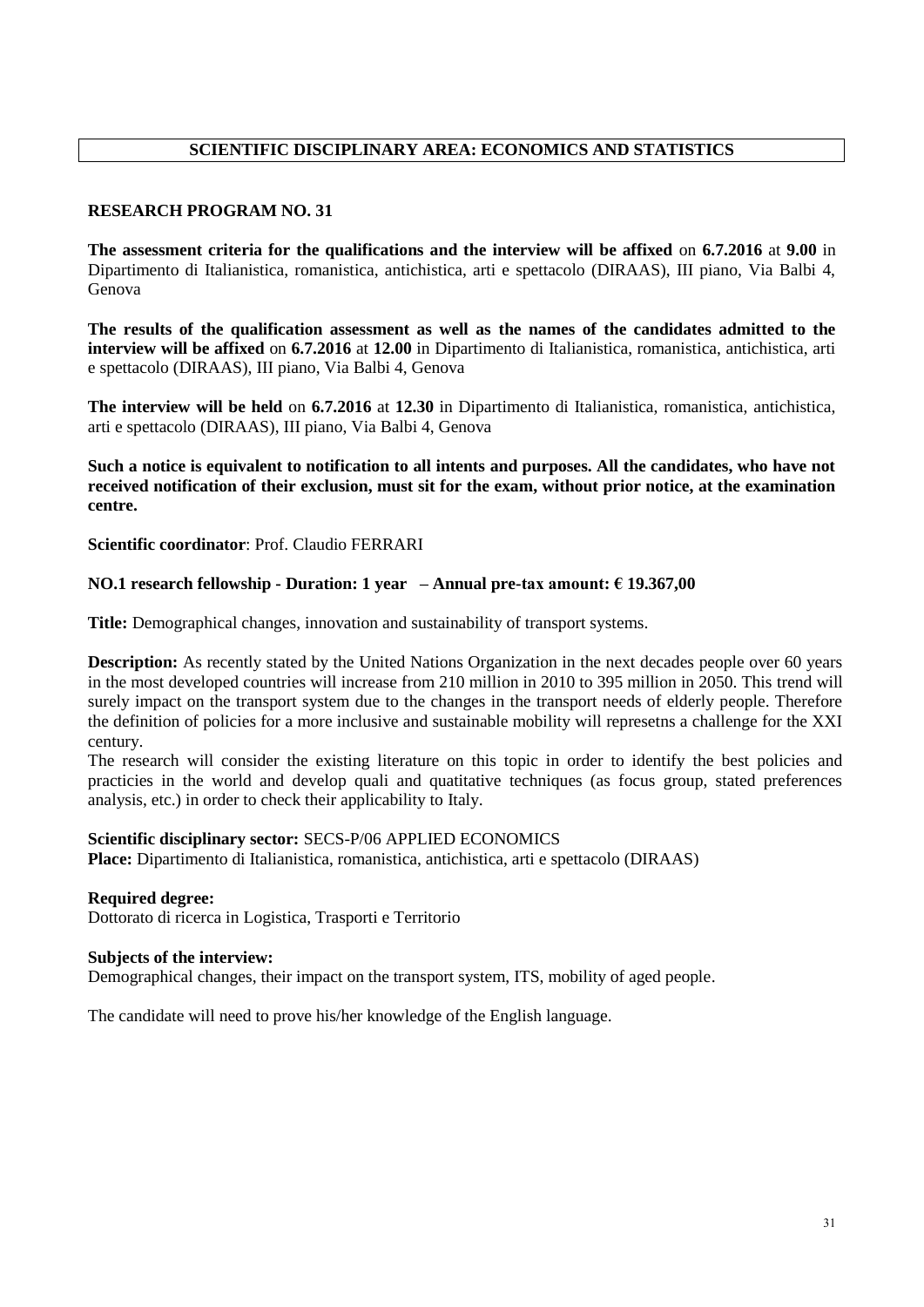# **SCIENTIFIC DISCIPLINARY AREA: POLITICAL AND SOCIAL SCIENCES**

#### **RESEARCH PROGRAM NO. 32**

**The assessment criteria for the qualifications and the interview will be affixed** on **30.6.2016** at **9.30** in Dipartimento di Scienze Politiche (DISPO) Piazzale E. Brignole 2, Genova

**The results of the qualification assessment as well as the names of the candidates admitted to the interview will be affixed** on **30.6.2016** at **13.00** in Dipartimento di Scienze Politiche (DISPO) Piazzale E. Brignole 2, Genova

**The interview will be held** on **30.6.2016** at **16.00** in Dipartimento di Scienze Politiche (DISPO) Piazzale E. Brignole 2, Genova

**Such a notice is equivalent to notification to all intents and purposes. All the candidates, who have not received notification of their exclusion, must sit for the exam, without prior notice, at the examination centre.**

**Scientific coordinator**: Prof. Andrea MIGNONE

#### **NO.1 research fellowship - Duration: 1 year – Annual pre-tax amount: € 19.367,00**

**Title:** The Politics of Immigration. Policies and Party Strategies at European Level.

**Description:** With asylum-seekers and immigrants still dying off the shores of EU Member States, EU migration policies are high on the political agenda. The main aim of the research is to identify national party strategies on immigration policies in the European Parliament. The research focuses on two directions of enquire: the first one concerns the voting behavior of Members of the European Parliament (MEPs) in Roll-Call Votes on immigration policies; the second one looks at the specific ideological preferences of MEPs on immigration. Positions and preferences will be measured by an on-line survey and a series of interviews with MEPs who mainly deal with the immigration issue.

**Scientific disciplinary sector:** SPS/04 POLITICAL SCIENCE **Place:** Dipartimento di Scienze Politiche (DISPO)

#### **Required degree:**

Dottorato di ricerca in Scienza Politica

#### **Subjects of the interview**:

EU Institutions; Euro-parties; Voting behavior of MEPs in European Parliament; SPSS knowledge; Methodological competencies in interviewing and survey on-line.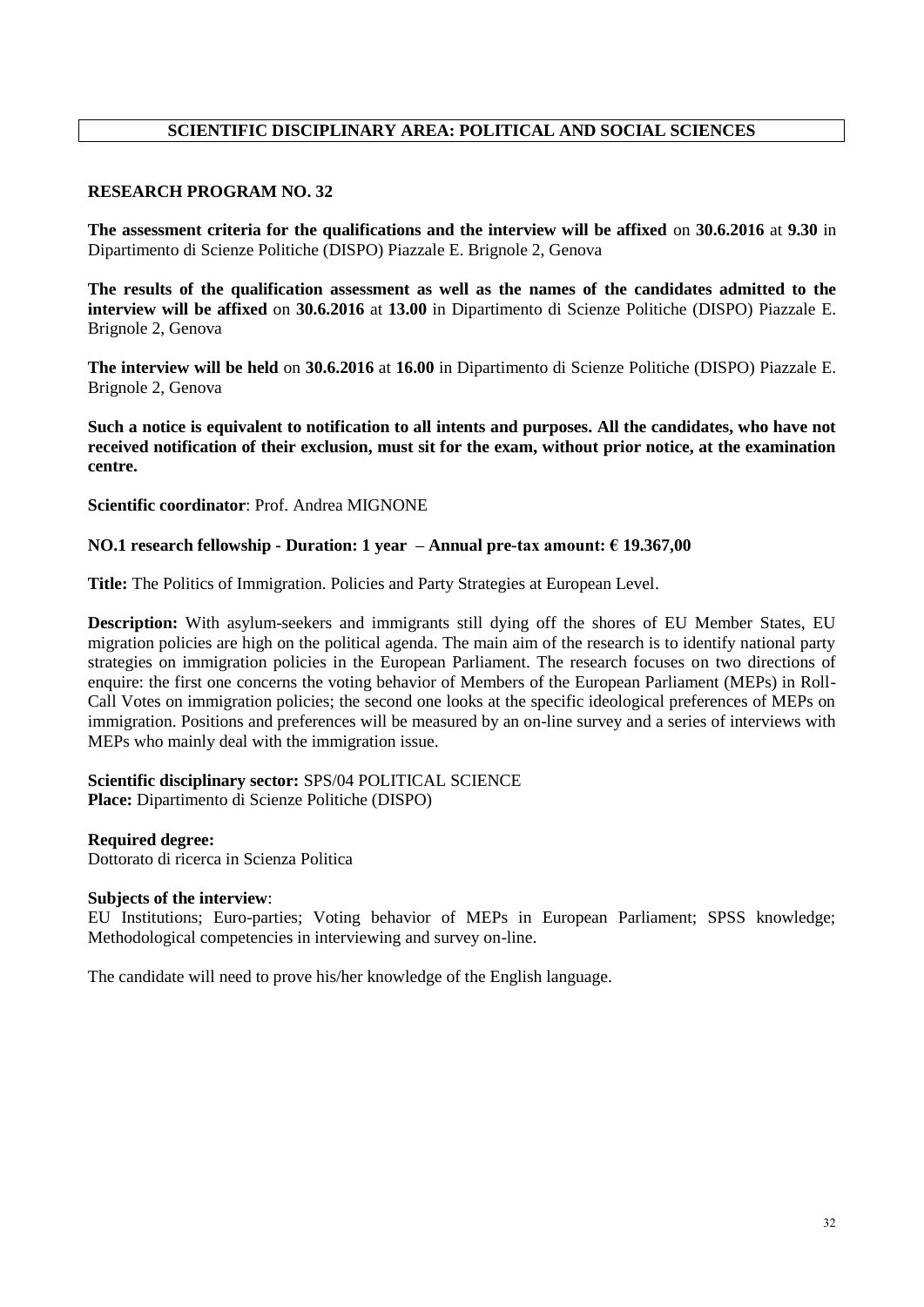**The assessment criteria for the qualifications and the interview will be affixed** on **29.6.2016** at **10.00** in Dipartimento di Scienze della Formazione (DISFOR) Corso Podestà 2, Genova

**The results of the qualification assessment as well as the names of the candidates admitted to the interview will be affixed** on **29.6.2016** at **14.00** in Dipartimento di Scienze della Formazione (DISFOR) Corso Podestà 2, Genova

**The interview will be held** on **30.6.2016** at **10.00** in Dipartimento di Scienze Politiche (DISPO) Piazzale E. Brignole 2, Genova

**Such a notice is equivalent to notification to all intents and purposes. All the candidates, who have not received notification of their exclusion, must sit for the exam, without prior notice, at the examination centre.**

**Scientific coordinator**: Prof. Federico RAHOLA

# **NO.1 research fellowship - Duration: 1 year – Annual pre-tax amount: € 19.367,00**

**Title:** Investigating new and original online communication models using web radio.

**Description:** Technological progress has produced a wide variety of communication instruments within the World Wide Web, which gave raise to a wave of new "places", easily accessible. In this framework, this proposal makes specifically reference to the web-radio, with the aim of investigating its latent potentialities and also studying new communication and interaction models. The related activity will be carried on at the Savona University Campus. In this facility, specialized laboratories and instruments are available (due to previous investments made by DISFOR) and a course in "Communication Sciences" and a master degree in "Digital Humanities" are delivered, whose educational programs include issues related to the proposed research. Main aim of the the project is to experimenting an hypermedia service for the University of Genoa, which can be made by setting up a research laboratory for the production and the delivery of suited communication artefacts highly valuable for their information and educational content.

# **Scientific disciplinary sector:** SPS/08 SOCIOLOGY OF CULTURE AND COMMUNICATION **Place:** Dipartimento di Scienze della Formazione (DISFOR)

#### **Required degree:**

Dottorato di ricerca in Lingue, Culture e Tecnologie dell'Informazione e della Comunicazione

#### **Subjects of the interview**:

Techniques and methods for the production and delivery of radio programmes, Semantics of new media, Communication, Sociology of Communications.